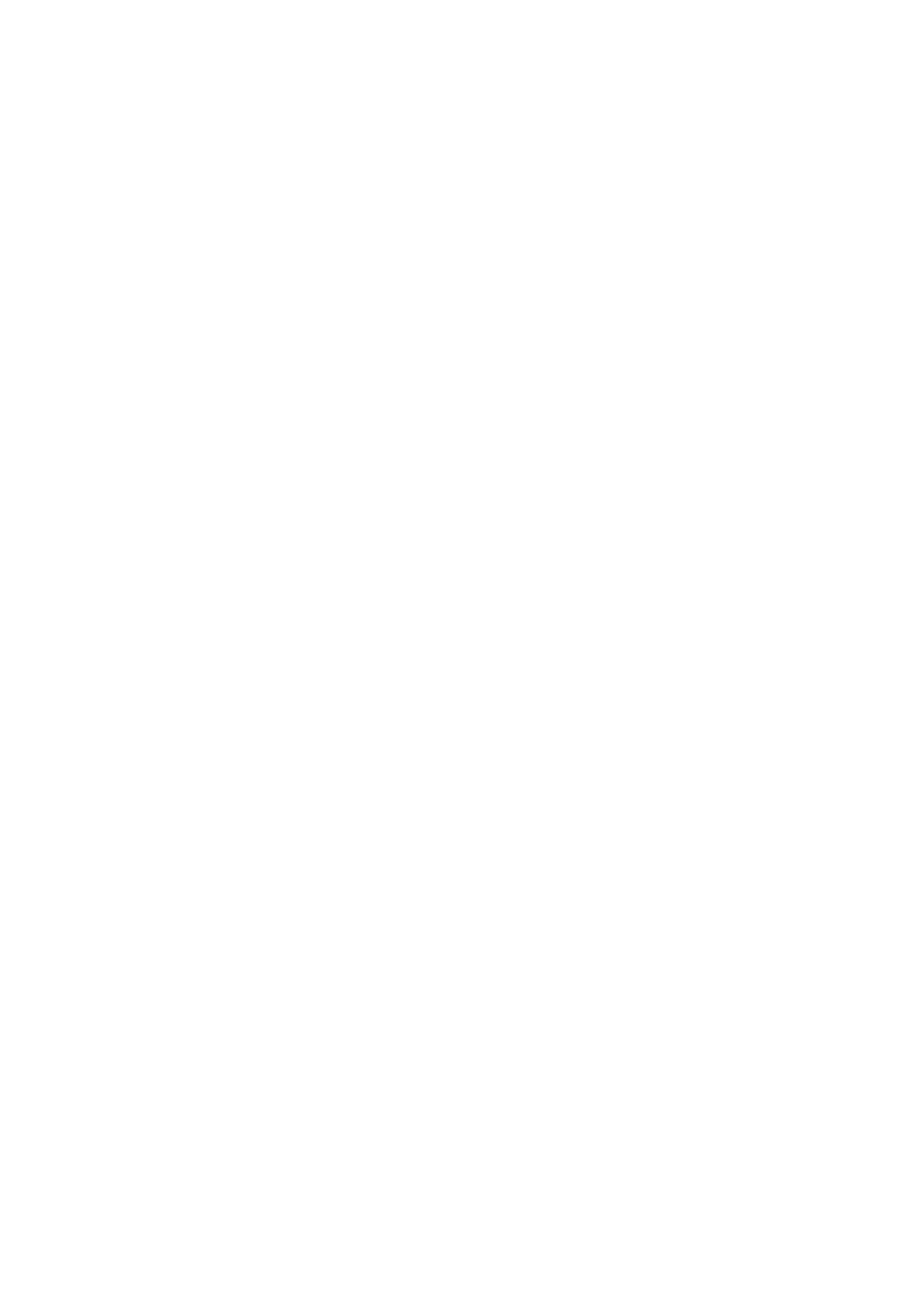

# **Government Response to the First Joint Report of the Education and Health and Social Care Committees of Session 2017-19 on** *Transforming Children and Young People's Mental Health Provision: A Green Paper*

Presented to Parliament by the Secretary of State for Health and Social Care and the Secretary of State for Education by Command of Her Majesty

July 2018

Cm 9627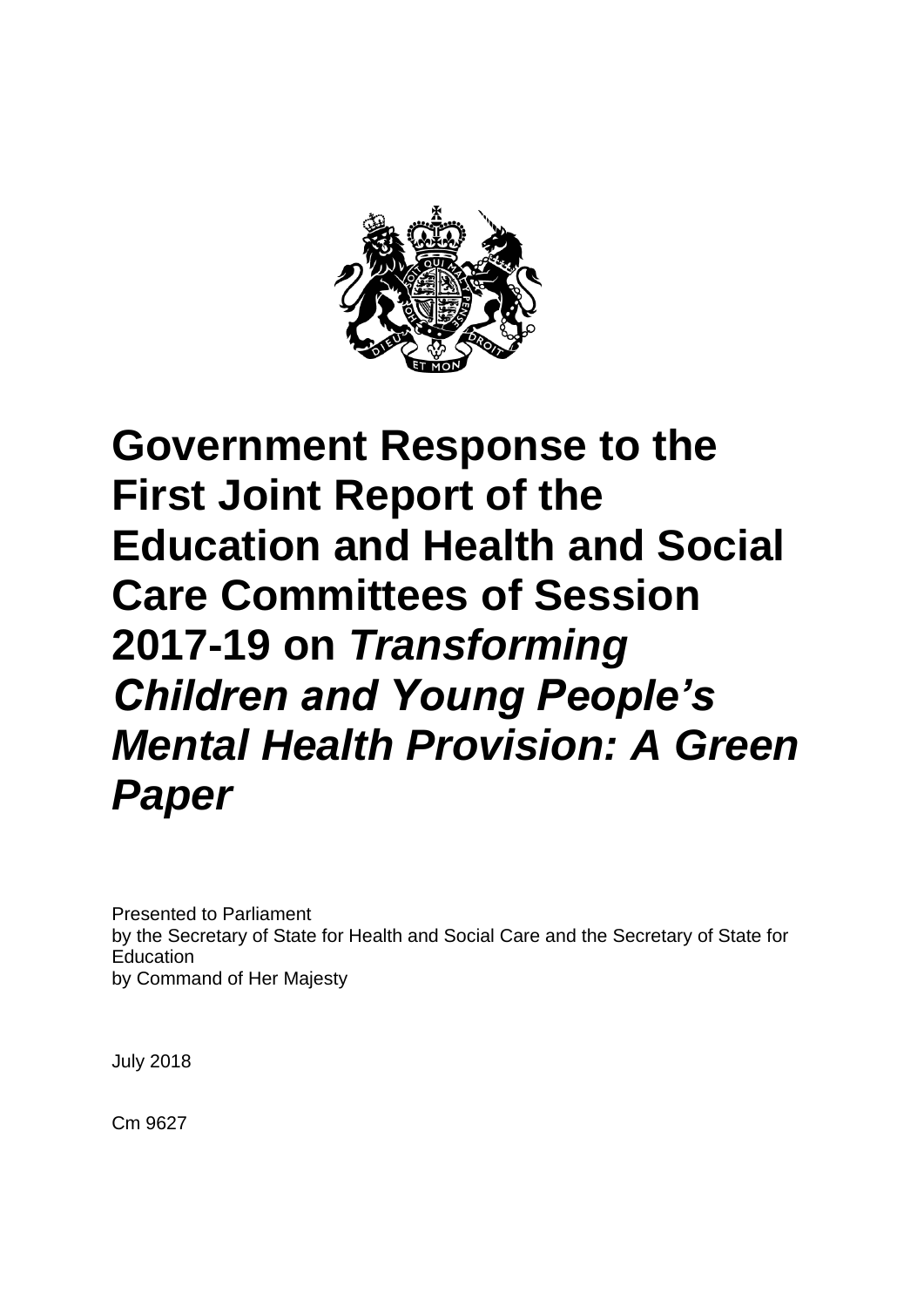

© Crown copyright 2018

This publication is licensed under the terms of the Open Government Licence v3.0 except where otherwise stated. To view this licence, visit nationalarchives.gov.uk/doc/open-government-licence/version/3

Where we have identified any third party copyright information you will need to obtain permission from the copyright holders concerned.

This publication is available at www.gov.uk/government/publications

Any enquiries regarding this publication should be sent to us at youngmentalhealth@dh.gsi.gov.uk

ISBN 978-1-5286-0523-6

CCS0618835316 07/18

Printed on paper containing 75% recycled fibre content minimum

Printed in the UK by the APS Group on behalf of the Controller of Her Majesty's Stationery Office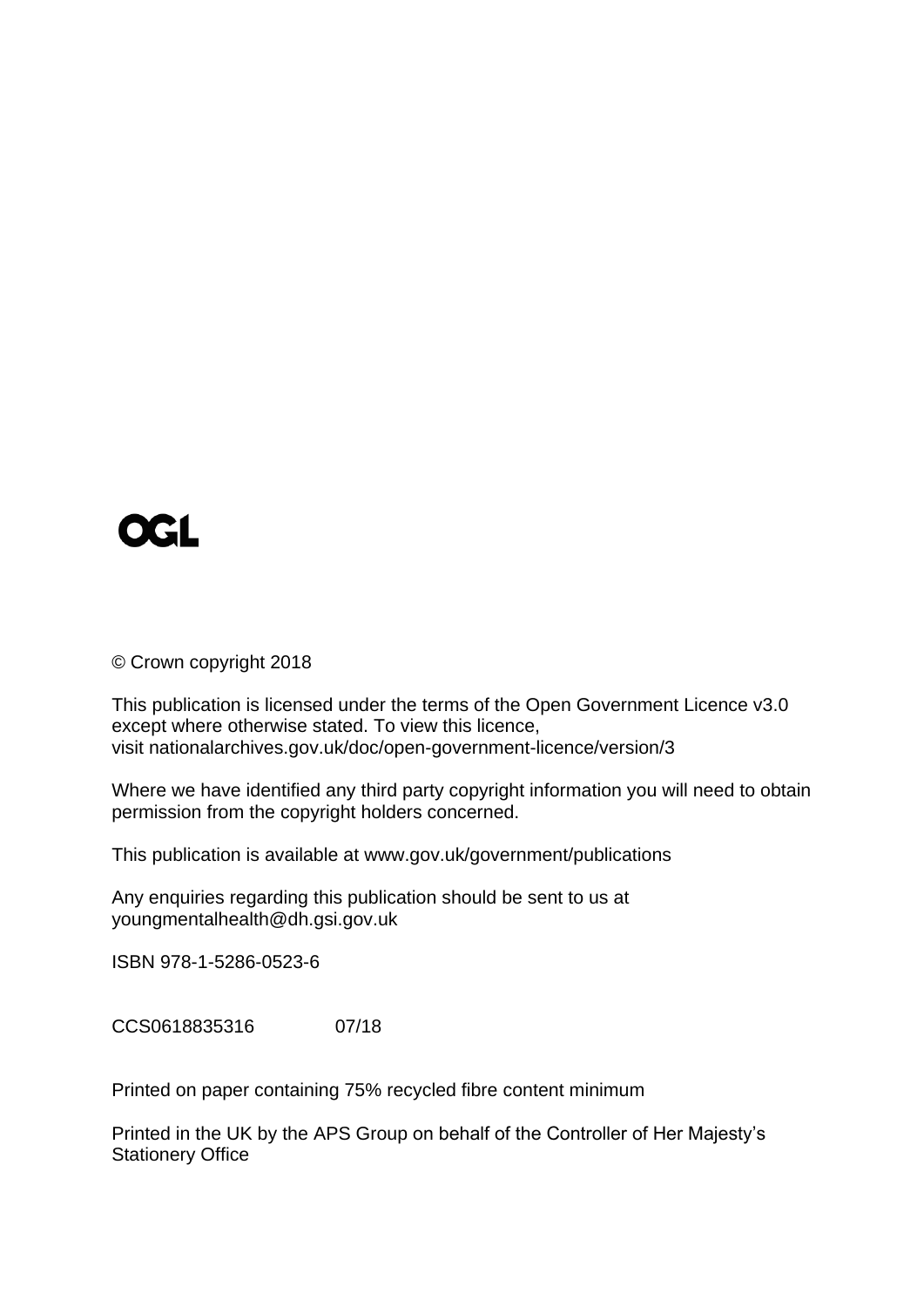# **Government Response to the First Joint Report of the Education and Health and Social Care Committees of Session 2017-19: The Government's Green Paper on mental health: failing a generation**

**First report of session 2017-19**

## **INTRODUCTION**

The Health and Education Select Committees published a report on 9 May 2018 following their inquiry earlier in the year into 'Transforming Children and Young People's Mental Health Provision: a green paper'.<sup>1</sup> This document sets out the Government's response to the Committees' report, from the Department of Health and Social Care and the Department of Education jointly.

Alongside this document response we have published our response to the consultation on the Green Paper. This consultation response sets out what people told us in the public consultation on the Green Paper, and gives further details about how the proposals will now be implemented.

We welcome the Committees' inquiry, which provided helpful insights during our consultation period. We acknowledge many of the concerns which the Committees heard during the course of the inquiry, including the need for the Green Paper proposals to integrate into the existing world of provision and services around children and young people; the need to join up with existing work across government; and the importance of the proposals having a positive impact on vulnerable groups.

However, we reject the Committees' assertion that the plans lack ambition in terms of scale and pace; our proposals are genuinely transformational and will take time to roll-out in a meaningful and useful way. Our estimates suggest that at full roll-out, the brand new Mental Health Support Teams could comprise up to 8,000 new staff. This is comparable in size to the entire current children and young people's mental health services workforce in the NHS, which is around 7,000 full time equivalent staff. It is also comparable in scale to roll-out of the adult "Improving Access to Psychological Therapies" (IAPT) workforce of almost 7,000 full time equivalents, which took eight years to create. However, unlike IAPT, this new programme has additional complexities in that the Mental Health Support Teams will be jointly owned by health and education. We will therefore expect local areas to determine what their workforce needs might be, and the trailblazers will test the right number and mix of staff in the Mental Health Support Teams.

We need to recruit and train a cadre of new staff to form the teams, which will take time. With over 20,000 schools and colleges, roll-out to a fifth to a quarter of the country by 2022/23 will in itself be a significant achievement. It is essential that we test our new approach carefully, with proper monitoring and evaluation, to influence the design of the full roll-out, which is an essential prerequisite for successful programmes.

As detailed below, we believe our plans, making available £300 million to support the proposals, represent a major addition to the existing extensive programme of transformation around children and young people's mental health. Children and young people's mental health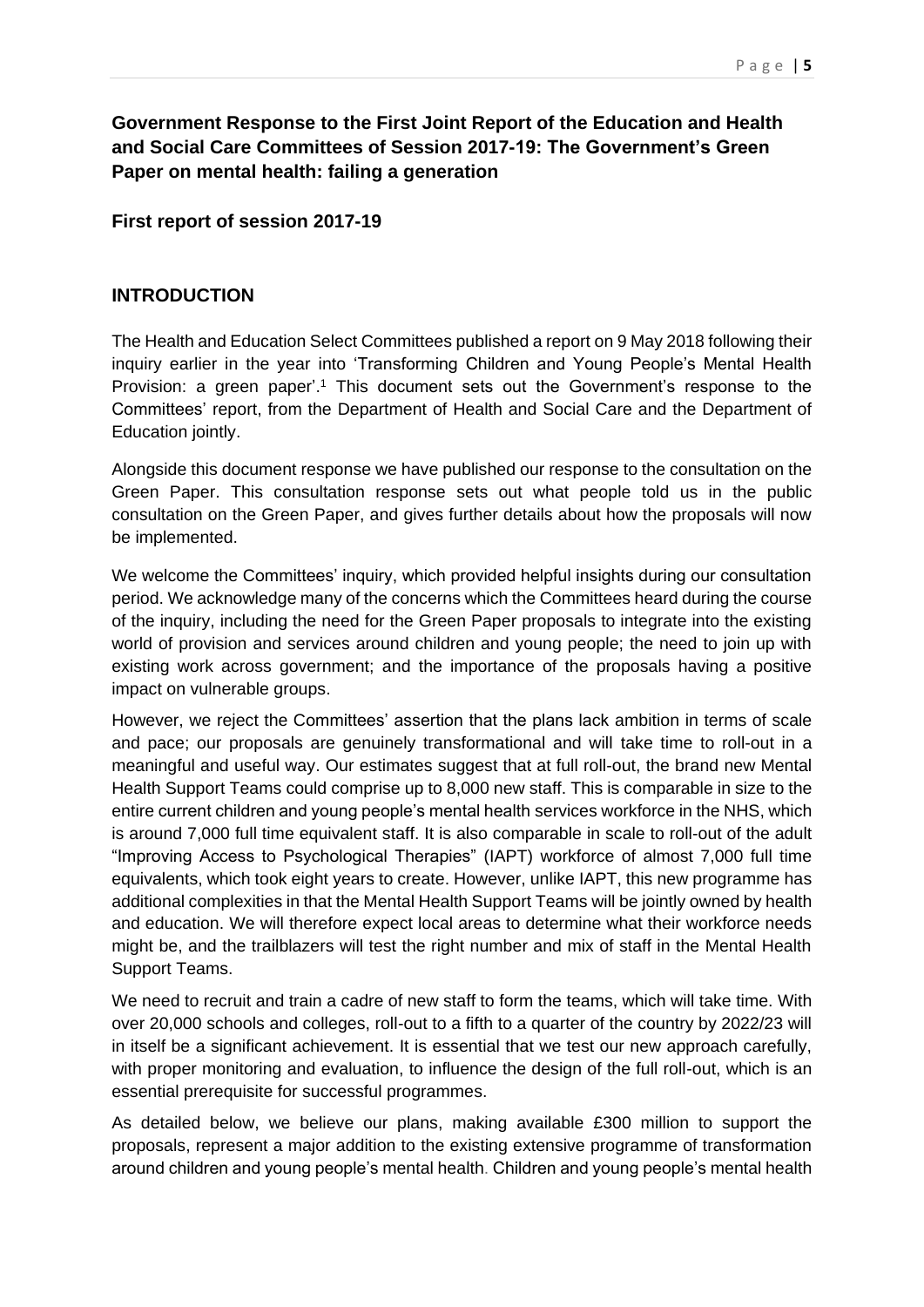has been and continues to be a priority area for this Government, evidenced by existing work which includes:

- Improving access so that 70,000 additional children and young people with a mental health need per year by 2020/21 receive evidence based treatment.
- Work to improve data, and ensuring that reporting on children and young people's services data is a key component of the Mental Health Services Data Set.
- Introducing access and waiting times for children and young people on community eating disorders treatment and early intervention in psychosis treatment (both of which we are exceeding or on track to meet).
- Improved timely access to inpatient beds, closer to home, for those children and young people who require more intensive treatment.
- Investing £365 million in perinatal mental health services to ensure that by 2020/21 at least 30,000 additional women each year can access specialist community mental health care.
- Legislating to make it illegal for under 18s to be taken to police stations due to mental illness, from last December.

We have also recently announced a historic funding settlement for the NHS, and have asked the NHS to produce a major new long-term plan in return. As the Prime Minister has made clear, new ten year ambitions on mental health will be at the NHS plan's heart; the initiatives set out in our response to the Green Paper consultation are important first steps towards our longer term ambitions on mental health.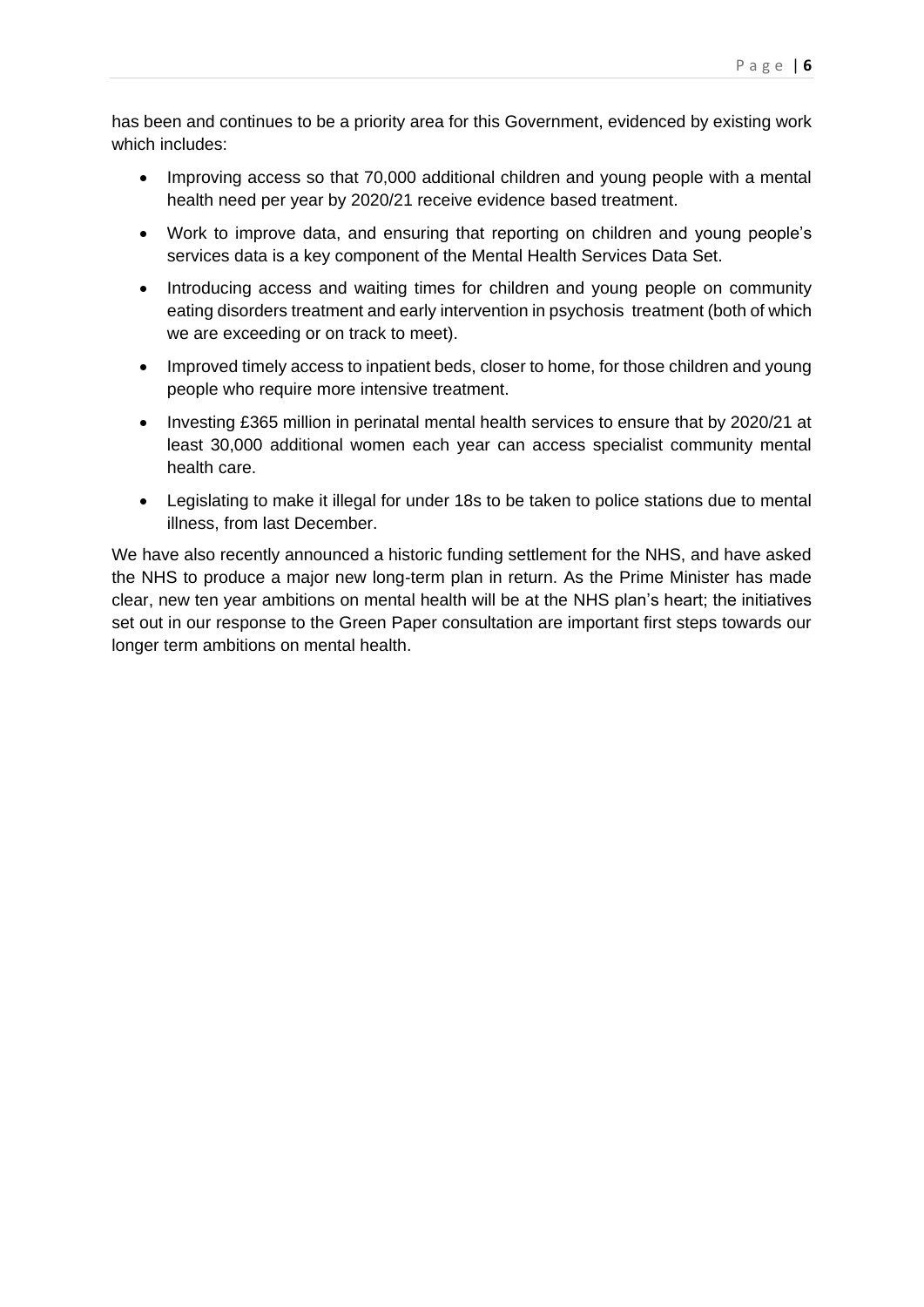#### **GOVERNMENT RESPONSE TO CONCLUSIONS AND RECOMMENDATIONS**

- **1. We welcome the publication of the Government's Green Paper. However, we consider that it lacks any ambition and fails to consider how to prevent child and adolescent mental ill health in the first place. The narrow scope does not take several vulnerable groups into account, the proposals put more pressure on the teaching workforce without sufficient resources, and the timetable for implementation ignores hundreds of thousands of children over the next twelve years. We are also concerned that the funding for the Green Paper's proposals is not guaranteed and contingent on an unspecified level of success. (Paragraph 7)**
- **2. The long timeframes involved in implementing the Green Paper's proposals will leave hundreds of thousands of children and young people unable to benefit from this strategy over the next few years. Rolling out the plans to only "a fifth to a quarter of the country by 2022/23" is not ambitious enough. We advocate more widespread implementation and iterative learning methods to inform best practice across the piece. (Paragraph 123)**
- **3. The Green Paper notes that the precise rollout of its proposals will be determined by the success of the trailblazers, and securing funding after 2020/21 (the end of the Government's current spending period). The long-term success of the Green Paper will rely on adequate funding being made available beyond 2020/21. We recognise the limited time frame for the Green Paper's proposals to be implemented with the currently allocation of funding, and have concerns that attempts to secure longer term funding could result in pressure for short-term delivery, before 2020/21. We caution the Government against attempting to ensure short-term, rather than long-term success of the Green Paper, by choosing only high performing areas for the trailblazers. (Paragraph 124)**

#### **Response (1, 2 and 3):**

#### On the scope of the Green Paper

We completely reject the view that our proposals lack ambition. The Green Paper is only part of the action we are taking on multiple fronts to support children and young people's mental health, and it will take significant time to be properly implemented. We give more information below on the extensive programme of work across government which also contributes to this aim.

The Green Paper proposals themselves represent a hugely ambitious programme of activity to boost collaborative first-port-of-call support and preventative activity in education. In 2015, the report 'Future in Mind', developed by an independent taskforce, clearly and thoroughly set out the nature of the problem, in terms of how best to support children and young people's mental health.<sup>2</sup> That report was informed by extensive research and consultation with over 60 professionals across health, social care, youth justice and education and 1600 children, young people, parents and carers. This provided a comprehensive baseline of research for the Green Paper to build upon.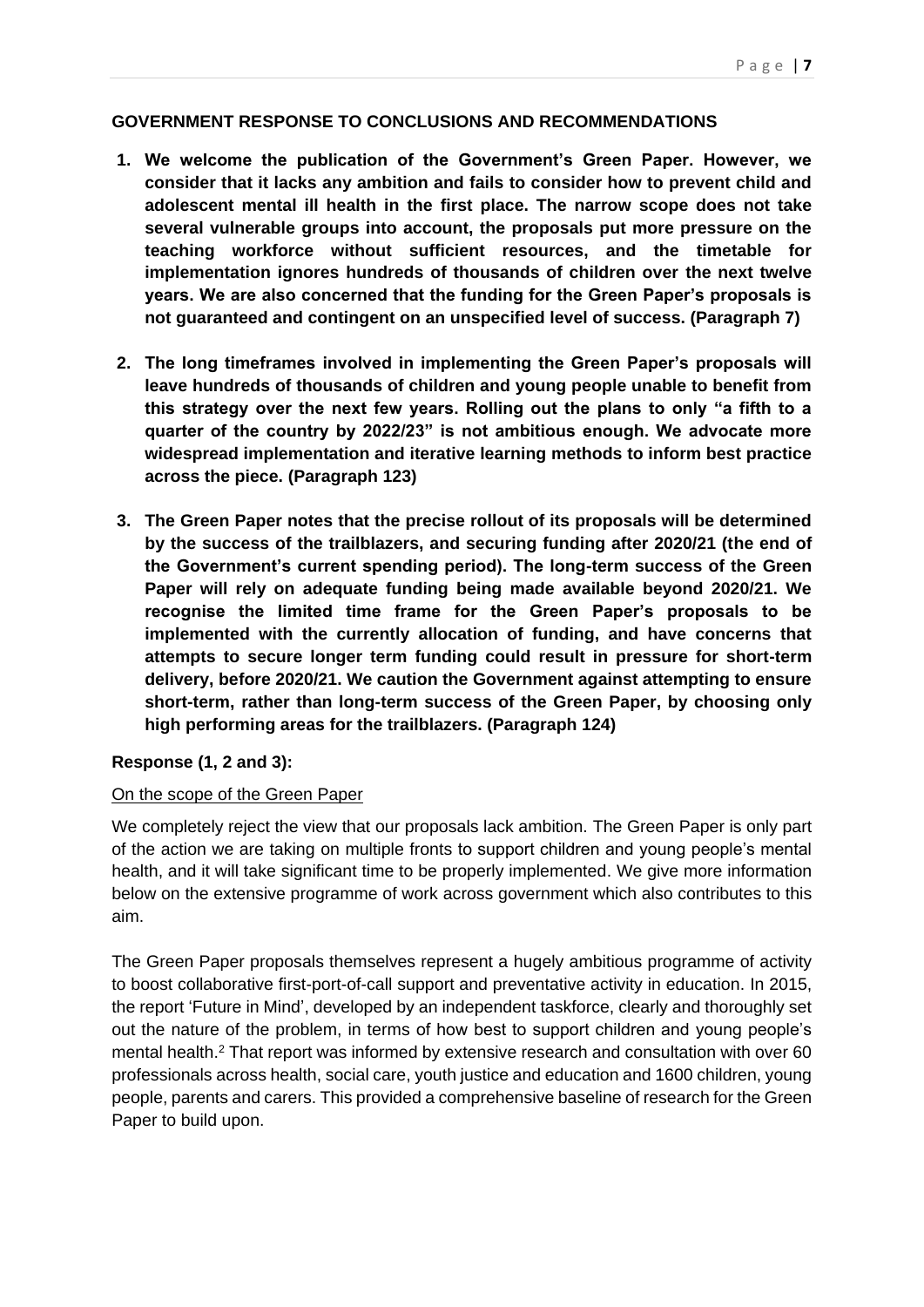While a significant programme of activity resulted from 'Future in Mind', we were clear that further concrete action was needed. Building on feedback from schools and colleges, and the joint Department for Education and NHS England schools and colleges 'Mental Health Services and Schools Link Programme' pilot (carried out following 'Future in Mind'), we saw the need for further action around better join up between education and the NHS, and improved support for young people. That is why we focused the Green Paper on this area.

As we made clear in the Green Paper itself and in evidence to the Committees, there is a significant transformation underway to support children and young people's mental health in the NHS, which the Green Paper proposals build on. This includes an additional £1.4 billion which we are making available to support children and young people's mental health services; an ambition to see an additional 70,000 children a year by 2020/21; and the first waiting time standards for children and young people's mental health (for eating disorders and early interventions after first episodes of psychosis).<sup>3</sup> And for the first time, this Government has now committed to a five-year budget settlement for the NHS, and mental health will be a flagship part of a historic ten-year plan we will bring forward, setting out major new ambitions for the NHS. The plans set out in the consultation response for the Green Paper are important first steps on the way.

#### On vulnerable children

We agree that it is imperative for the Green Paper proposals to benefit those who most need support. Some groups of vulnerable children have higher prevalence of mental ill-health, as well as barriers to accessing the right support.<sup>4</sup> Access to NHS support must continue to be on the basis of clinical need, not personal characteristic. In terms of access to the right support however, we will use the trailblazers proposed in the Green Paper to test how best the new Mental Health Support Teams can benefit different groups of young people, including children in need, young offenders and children and young people educated in "alternative provision" such as pupil referral units. We will monitor the impact on particular groups during the roll-out.

#### On prevention of mental ill-health

We address this part of the conclusion in more detail below, under the Committees' subsequent relevant conclusions and recommendations.

#### On the teaching workforce

We remain clear that our proposals do not create new jobs for teachers. Instead, the proposals provide additional support to help schools and colleges build on what they are already doing to support the mental health and wellbeing of their pupils. We do not want to place new burdens on schools or colleges; the support we are making available to leads who do engage should offset any burden and we are not making it a central requirement for schools to appoint Designated Senior Leads or to engage with Mental Health Support Teams.

While engagement with the new Mental Health Support Teams will require schools to dedicate some staff time, we know that supporting mental health issues already takes up time. Our expectation is that this engagement should be more than offset by the benefits of increased mental health support. The way teams operate will be crucial to managing the impact on the school and college workforce. There will be a range of different ways in which this can be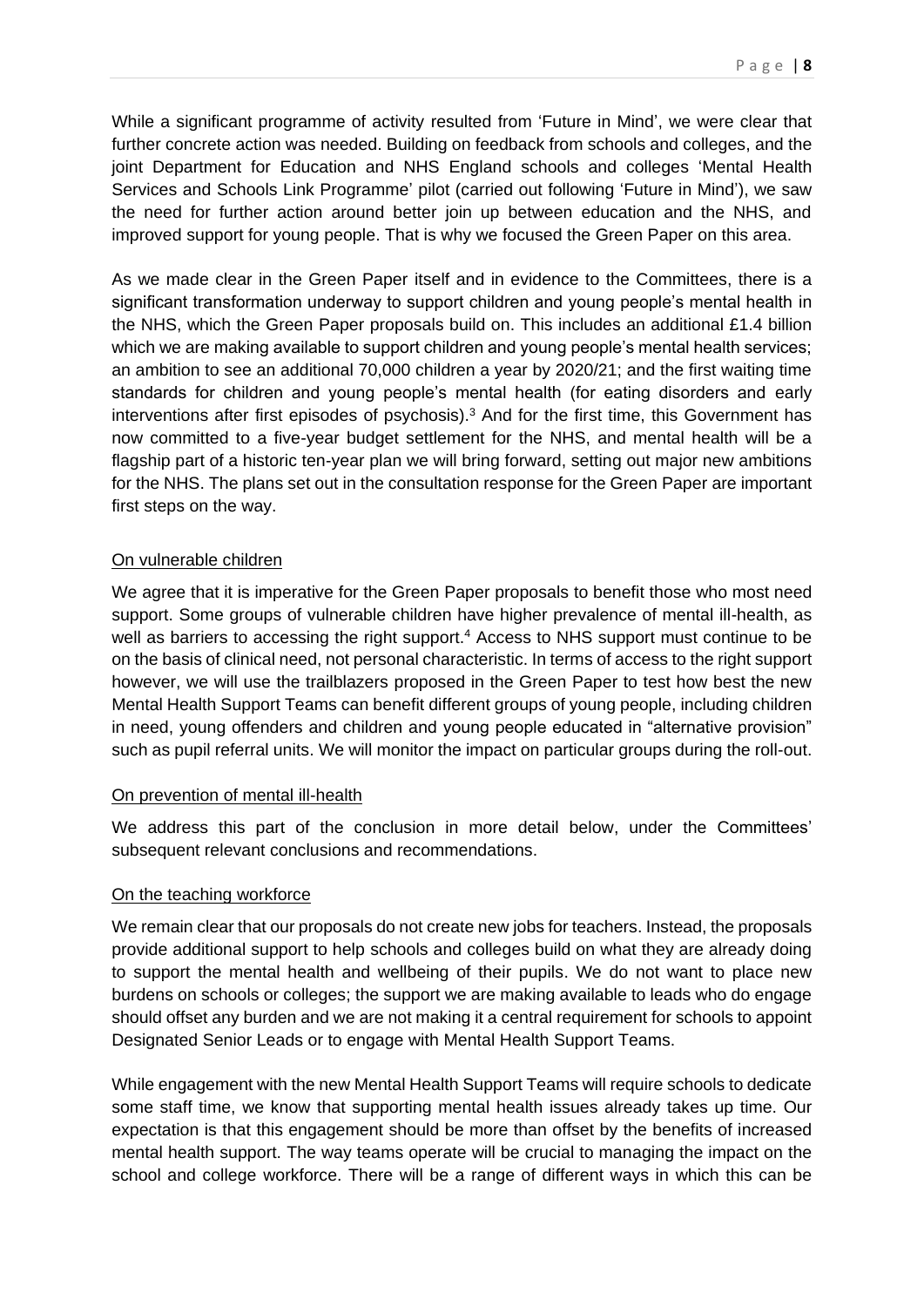done, which will be dependent on local circumstances. As part of the trailblazer programme we will ensure that schools are engaged in developing the local ways of working - in some areas groups of school may choose to manage teams. We will use the trailblazers to evaluate carefully the effect on workload and inform future practice with the aim of minimising any burdens.

Although the Designated Senior Lead role will not be centrally prescribed, we do expect that it will be most effective if it is a senior post with a strategic responsibility for implementing a whole school approach. Given this, it is likely that the lead will have to be able to influence teaching approaches, behaviour policies and other core aspects of school life. We do not expect leads to be a mental health professional in a school. It is important that school leaders have the freedom to decide what sort of staff member is best placed to take on the role. In that context we will look at what extra incentives and rewards schools should be able to offer to leads.

#### On the timescales and funding for roll-out

We reject the Committees' view that our intended roll-out of plans is too slow. As we have previously stated to the Committees, on implementation the proposals will deliver real system wide transformation and provide additional, visible frontline capacity. We expect the new Mental Health Support Teams to be included within the health and care workforce strategy which will be drawn up in the context of the NHS's new ten-year plan. As stated above, our estimates suggest that at full roll-out, the brand new Mental Health Support Teams could be up to 8,000 new staff. This is comparable in size to the entire current children and young people's mental health services workforce in the NHS, which is around 7,000 full time equivalent staff. As stated in the introduction above, the roll out of IAPT, which was of a similar scale, shows that creating a significant new workforce takes time. It is therefore essential that we test our new approach carefully, with proper monitoring and evaluation, to influence the design of the full roll-out, which is an essential prerequisite for successful programmes

Ensuring that teams can operate effectively and collaboratively in the complex environment described by the Committees will take time to do properly. There is not a "one-size-fits-all" solution and we are conscious that existing best practice examples are the result of considerable hard work, over long periods. It is therefore imperative to test how teams can work in different local circumstances through robust analysis of the Green Paper's proposals before further national roll-out. This will take time to do properly.

The Committees have also counselled about the necessity of not imposing burdens on existing services, in particular schools or destabilising existing services across health and care. The extent of the joint working challenge therefore means that going too quickly risks both being detrimental to core service delivery and undermining the impact and longer-term sustainability of teams. We want to ensure that learning from trailblazers through robust evaluation and iteration and will ensure that there is sufficient regional and national resource to support wider learning and preparatory action in areas that are not part of trailblazers.

Decisions on future funding will be made based on the outcomes of the trailblazers and the additional funding that would be required to deliver Mental Health Support Teams linked to all schools and colleges across England.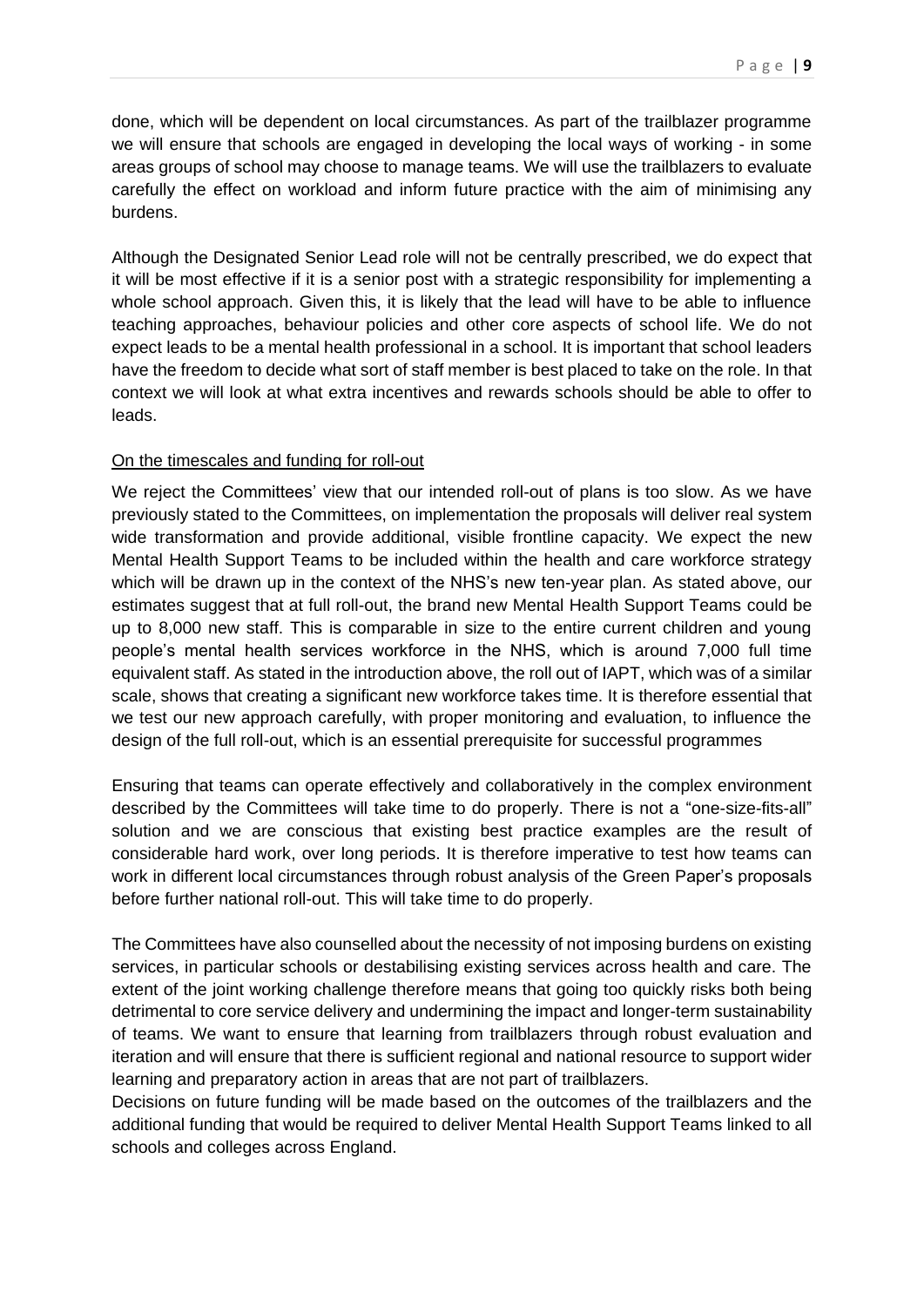- **4. We believe that the Government limited the scope of the Green Paper too early by restricting the terms of the evidence review. Scrutiny of the Green Paper has been**
- **made more difficult because we did not have access to the evidence review on which it was based. (Paragraph 15)**
- **5. We recommend that the Government publish the evidence review alongside the response to this report. (Paragraph 16)**

# **Response (4 and 5):**

We set out above the reasons why the Green Paper focused on joining up mental health provision across education and health. That is why the evidence review also focused on this area.

As explained to the Committees during oral evidence sessions, the evidence review was not published alongside the Green Paper in December 2017 due to the need to follow the rigorous academic peer review processes. The authors of the evidence review plan to make it publically available. As this is an independent review, the timescales for publication are not in the control of Government.

- **6. Mental health sits within a complex landscape, and with this policy area as with many others, there must be effective coordination with other initiatives from across Government when building a new strategy. (Paragraph 19)**
- **7. The Green Paper does not adequately connect to other relevant policies and we are concerned that it misses opportunities to address fragmented and, in places, poor services. (Paragraph 24)**
- **8. When the Government publishes its response to the consultation on the Green Paper, we want to see more evidence that the changes it proposes will join up services in a way which places children and young people at their heart. The Government's response must also address and recognise the constant change and fragmentation of both the education and health systems. (Paragraph 25)**

# **Response (6, 7 and 8):**

We agree that the improved support that will be offered by Mental Health Support Teams must be complementary to other initiatives. The teams should not duplicate work or work in silos. We state above that we will look to test how the trailblazers can ensure access to the new service by vulnerable groups, and that will we will monitor the impact of the proposals on vulnerable groups during roll-out of the trailblazers. The trailblazers will also provide the opportunity to test the link to other initiatives, such as the Department for Education's social mobility-focused "opportunity areas".

The Committees also noted the importance of putting support in place immediately. Where leaders locally have been brave and committed enough to take the first step and set up a new front-line approach it can provide a practical way to address fragmentation and allow services to support each other to improve. We do not agree with the Committees' view that the Green Paper misses opportunities to further address fragmentation across the system. Our aim is for the Mental Health Support Teams to build on and take inspiration from such existing good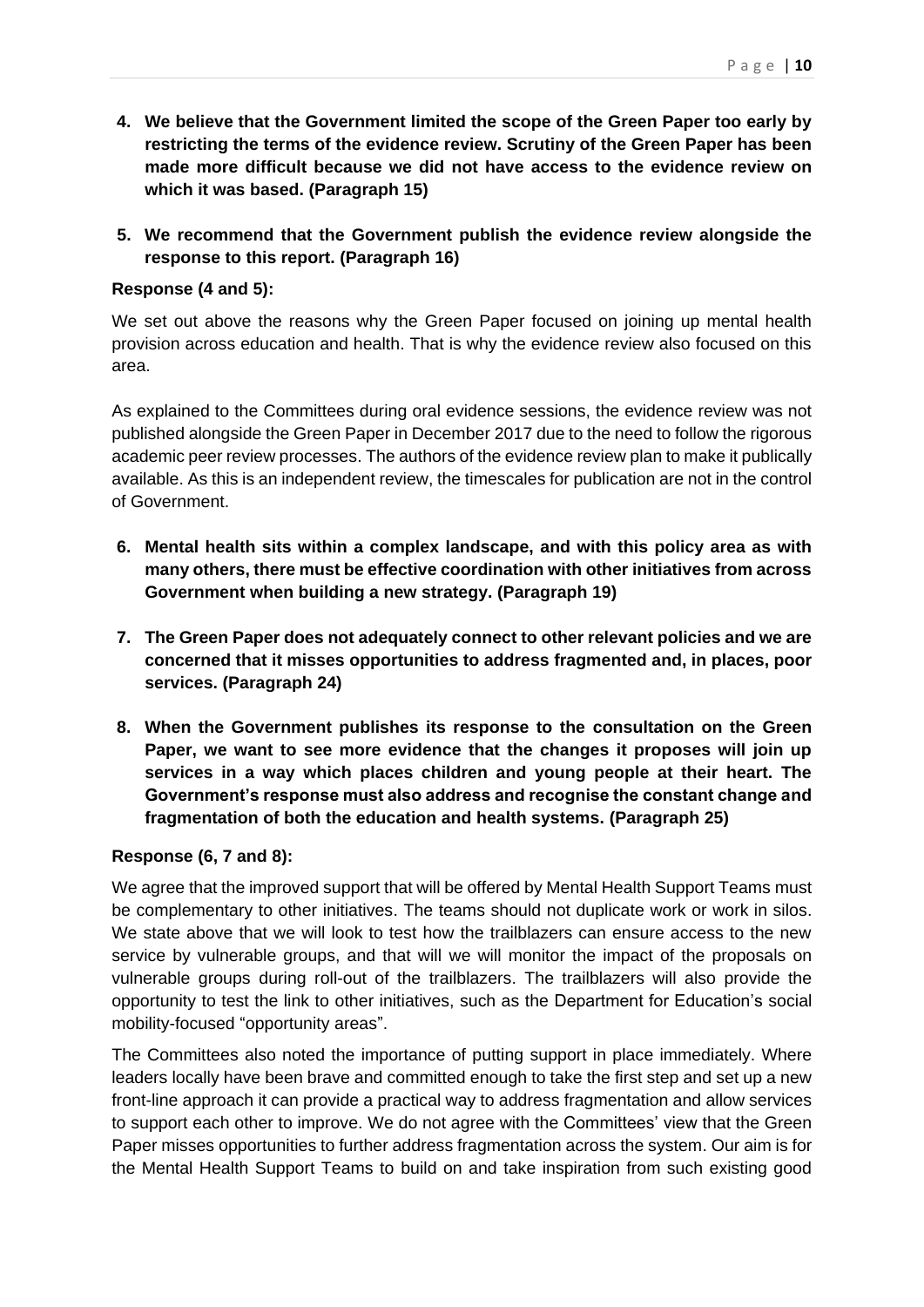practice and provide a new focus for collaborative working. This will be achieved through our provision of additional, trained staff, at the heart of meeting the needs of children and young people in a responsive way, ensuring support to and join up with existing professionals. These may include local troubled families' coordinators, educational psychologists, school nurses, health visitors, local children's services, school counsellors and voluntary and community sector provision. The teams will also liaise closely with those working in specialist services to ensure appropriate referrals for those with more severe needs.

We know this is not a straightforward task, which is one of the reasons that we are starting with the trailblazer approach, and why it will require time to do properly. The trailblazer approach will allow us to test different ways of working across services and boundaries, rather than imposing another layer. We will test these ways of working through robust analysis of the outcomes, considering what works, in order to inform national implementation. This will also be considered further as the long-term plan for the NHS is developed.

- **9. The Government should also place a greater emphasis on, and provide a strategy for, prevention, early intervention and dealing with some of the root causes of child mental health problems. (Paragraph 26)**
- **10. We recommend that the Government include the early years in their plans for children and young people's mental health following the consultation. (Paragraph 44)**
- **11. The Green Paper fails to take fully into account the factors affecting children's mental health and the need for preventative action in stimulating and protecting early years brain development, supporting loving and respectful inter-parental relationships and enabling secure attachments with parents and carers. (Paragraph 46)**
- **12. We recommend that more work is done to integrate preventative approaches with vulnerable groups into the core strategy of the Green Paper. (Paragraph 45)**
- **13. We are surprised that despite clear evidence of particular need for certain groups of young people—including the most socially disadvantaged children and young people, looked-after children, children in the criminal justice system, and NEETs the Government has not recommended policy interventions to ensure that support is available for them. The Government should ensure that it is providing mental health support for the young people who are most likely to need it and should set out how it will reduce health inequality in the mental health of young people. (Paragraph 63)**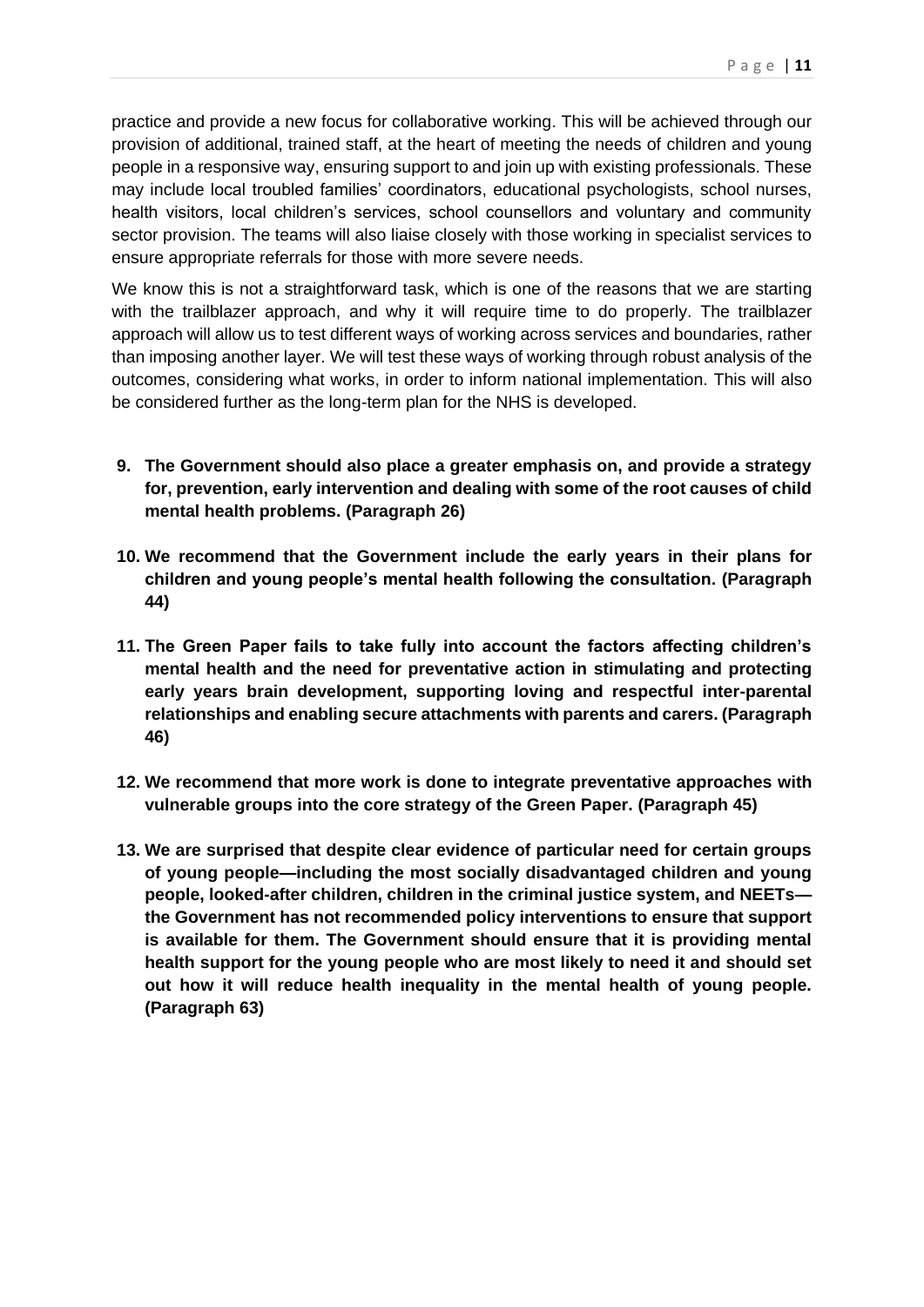#### **Response (9, 10, 11, 12 and 13):**

#### Prevention and early intervention

The importance of prevention and early intervention was a core element of 'Future in Mind', on which the Green Paper builds, and we remain committed to this area, as previously highlighted to both Committees. Our broad programme of existing work in this area includes:

- Providing mental health awareness training for a teacher in every primary and secondary school (having already reached 1,000 secondary schools)
- Investing £15 million to train one million members of the public in basic mental health awareness and in first aid to increase mental health literacy
- Ensuring all pupils are taught about mental health and wellbeing is a focus of our work to improve the quality of relationships education and PSHE.
- Work by Public Health England (PHE) to support local authorities and the NHS. This includes publication of PHE's 'Prevention Concordat for Better Mental Health', which includes resources to help local areas promote good mental health and prevention.<sup>5</sup>

As also set out within the Green Paper, PHE will be convening a Special Interest Group to identify the evidence base and gaps in prevention approaches, laying a firm platform for adopting a whole system approach.

Schools and colleges have always played a role in improving prevention and early intervention, but as we have said, no one part of the system should be solely responsible. As described by 'Future in Mind', a whole system approach to mental health is imperative. Work done by schools and colleges should also be supported by resources such as MindEd (which provides online educational resources for parents, carers and professionals around supporting children and young people's mental health). The Green Paper proposals will provide the additional, evidence-based support which schools and colleges need. In particular, the Mental Health Support Teams will provide support for the Designated Senior Leads in schools, bringing expertise and support to the role that schools already play in promoting good mental health and early intervention.

#### Reducing health inequalities

We agree that some children and young people, including those in vulnerable groups, are more at risk of developing mental ill health. However we are clear that provision of care must continue to be based upon clinical need. The focus of the Green Paper is to offer support for children and young people who need it, rather than prioritising treatment for individual groups. Mental Health Support Teams provide an opportunity to bring together the new support linked to schools and colleges with other services to ensure that children with the most complex needs get mental health support that complements other interventions that they are receiving. That is why we have committed to include in the trailblazer programme teams that test links to social care and other support. We give further information below on looked after children, in response to the Committees' specific conclusions and recommendations about this group.

We are also commissioning a new, comprehensive survey on the prevalence of mental illhealth among children and young people who have experienced care. This survey is to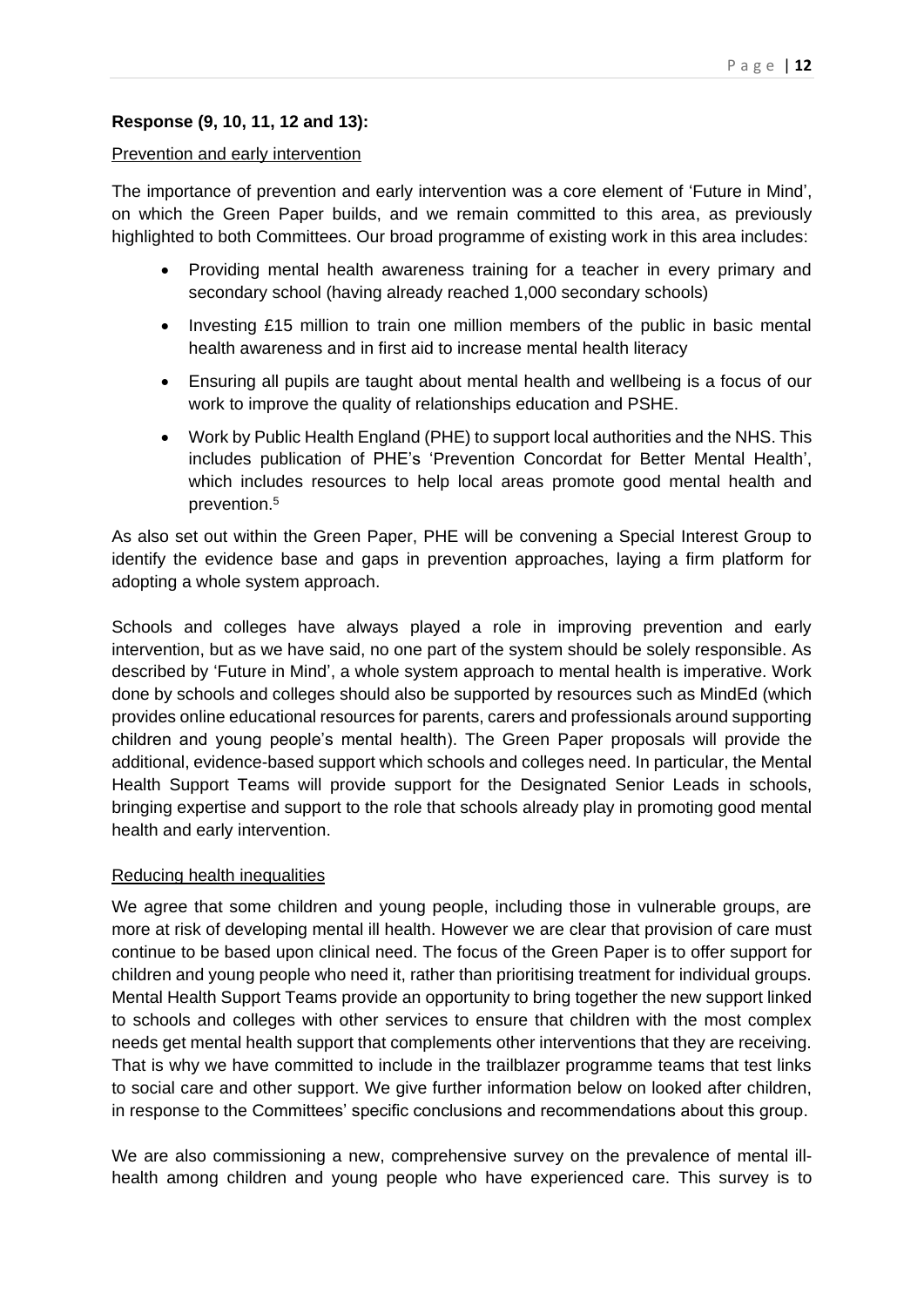understand more about the drivers behind poor mental health in this group, which in turn will inform the improved commissioning of services, and the training of professionals.

#### On tackling the factors which affect poor mental health

We agree that tackling the causes of poor mental health in children and young people is important. We are already taking action on:

- Perinatal mental health;
- Parental conflict:
- Supporting young people with a learning disability, autism or behaviour that challenges and/or mental health problems through the Transforming Care programme;
- The Healthy Child programme, with a wide range of programmes to improve child health; and
- Supporting the most vulnerable and chaotic families through the Troubled Families programme.

The significant programme of improvements to adult mental health provision also supports children's mental health. We include more detail on these programmes in the Government Response to the consultation on the Green Paper.

We also committed in the Green Paper to commission further research into interventions that support parents and carers to build and/or improve the quality of attachment relationships with their babies, which we know is an important factor.

- **14. We recommend that the Government should gather independent evidence concerning the impact of exam pressure on young people's mental health, and what steps might be considered to build resilience to cope with it. This consultation should take into account the views of children and young people, teachers and school leaders, and health care professionals. It should consider the past 10 years, given the varied changes in examination policy in both primary and secondary schools. (Paragraph 31)**
- **15. We also recommend that the Government commission independent research, with young people at its heart, on whether the narrowing of the curriculum from Key Stage 1 to Key Stage 4 is also having an impact on mental health. This research should be considered when considering further restrictions to the accountability of schools in relation to curriculum offer. (Paragraph 32)**

#### **Response (14 and 15):**

We know that schools and colleges play an important role in promoting the long-term mental health of children and young people by making sure that their qualifications and wider education thoroughly prepare them for the world of work and future study. Taking tests and exams is part of this and so wider support and knowledge is needed to help children build coping strategies and resilience. This wider support and knowledge is already the focus of work that the government is taking forward.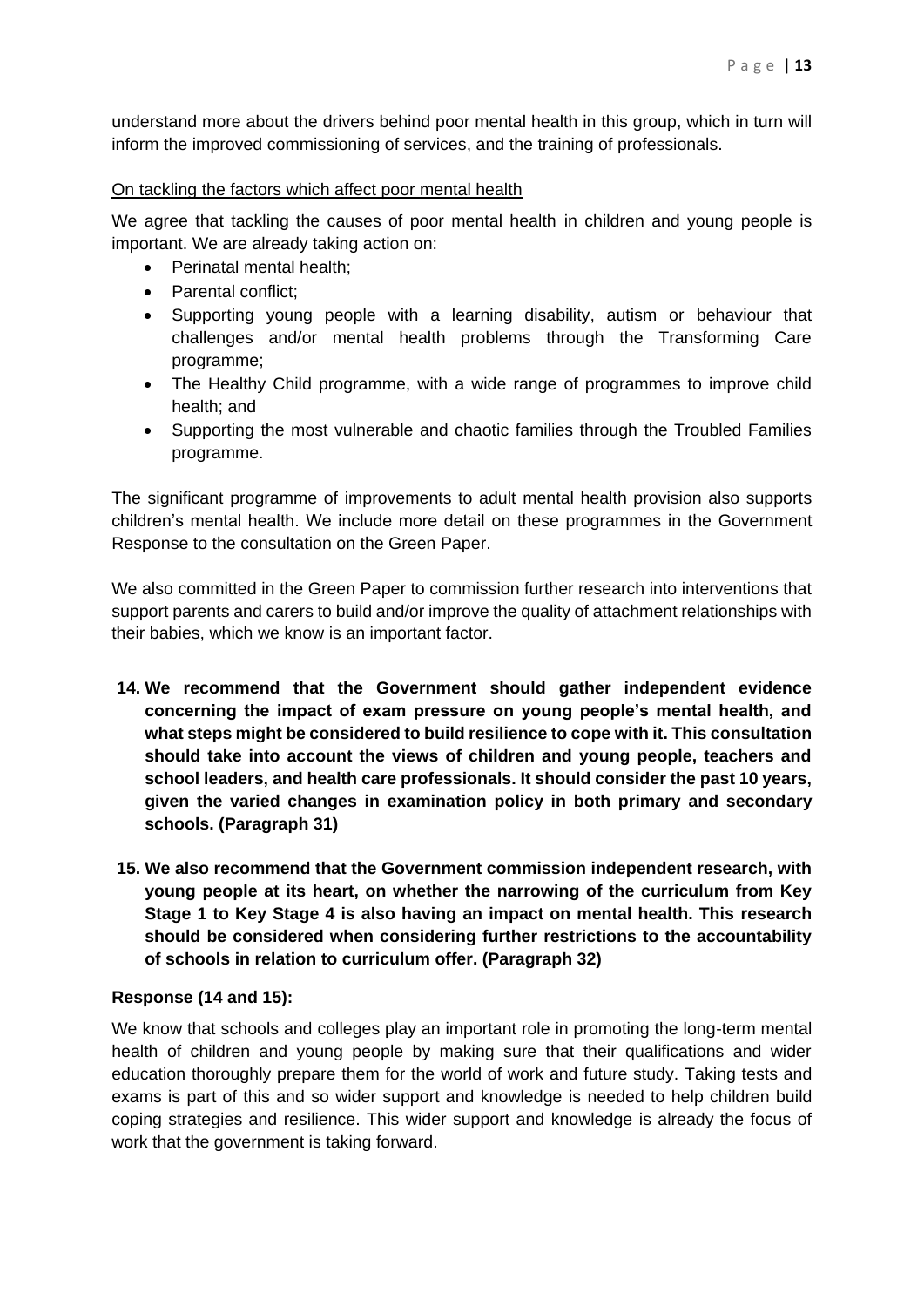Part of the knowledge pupils need is on mental health – not just to understand disorders, but how their levels of happiness, stress and other factors can go up and down without necessarily being harmful. This knowledge combined with experience and coping strategies, has the potential to build the resilience children and young people need, not just to take exams, but later in life too.

This is one of the reasons that we are taking forward our manifesto commitment that children will learn about mental health through the curriculum. We have recently announced our intention to make health education a compulsory part of the curriculum for the first time, with all schools teaching it by September 2020, and have launched a consultation on the draft regulations and guidance. This will mean that all schools will teach children about the benefits of a healthier lifestyle, what determines their physical health and how to build mental resilience and wellbeing – including how to stay safe on and offline and the importance of healthy relationships. To support this we are looking at how we can best support schools to have access to the best, most innovative teaching materials developed by experts. We are also considering how this might be linked to effective exam preparation. Our trials of preventative practice in schools are testing mental health literacy teaching that can contribute, and other approaches such as the Healthy Minds curriculum are also being tested with similar rigour.

While exams and tests are important to children and young people individually, the results are also important to schools as they are used in the accountability system. Proportionate accountability is of course vital to making sure that every child has the opportunity to get the qualifications they need, but it is important that it does not create perverse incentives. So as part of bearing down on workload, which can itself increase stress in the classroom, we want to be much clearer about how that accountability should work. That is why the Government has published a new set of high-level principles about how accountability should operate, empowering school leaders to focus on improving outcomes for their pupils.<sup>6</sup>

However, school accountability should not limit individuals. The reason that we introduced the English Baccalaureate (EBacc) is that opportunities to take the GCSEs that give the best general grounding for going on to further study and work had been narrowing. Too many pupils were being steered towards qualifications that counted towards accountability targets but were of limited value to pupils themselves. Our new Key Stage 4 performance measures (Progress 8, Attainment 8, EBacc entry and attainment) encourage schools to teach a broad and balanced curriculum, with a strong focus on an academic core that will support pupils to progress. Whilst we expect 75% of pupils in year 10 to have taken up study of the EBacc combination by 2022, the decision not to enter a pupil for the EBacc combination of subjects will need to be considered on a case by case basis by each school. We acknowledge that schools will need to take into account a range of factors particular to each pupil.

These measures do leave room for pupils to take other GCSEs or alternative qualifications outside the core. On average, pupils in state-funded schools enter nine GCSEs and equivalent qualifications, rising to more than ten for more able pupils. For instance entries to arts GCSEs have remained broadly stable since the introduction of the EBacc in 2010: (47.2% of pupils in state-funded schools entered GCSEs in at least one arts subjects in 2010, compared with 46.5% in 2017).<sup>7</sup> We also know that many students decide not to study arts qualifications, but nevertheless continue to enjoy taking part in the arts, in school and out, by singing in choirs, playing in orchestras and bands, and acting in school plays.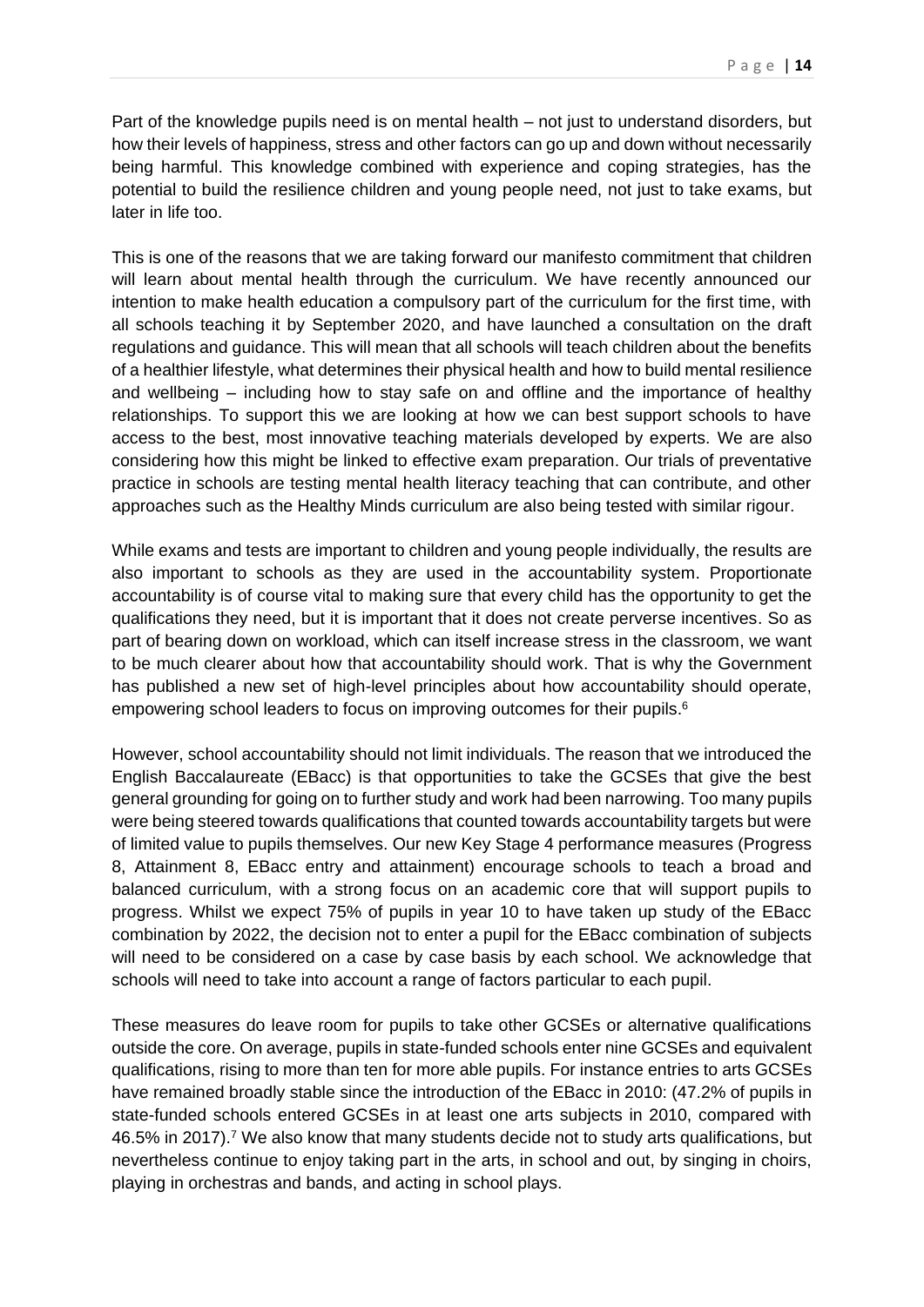**16. We recommend that the Department for Education's review into exclusions focuses on the increase in pupils being excluded with mental health needs and how the mental health needs of excluded pupils are being met. The Government's response to the Green Paper should ensure that Pupil Referral Units have sufficient resources and capacity to meet the particular needs of the pupils who attend. (Paragraph 34)** 

Due to the nature of their work, Alternative Provision (AP) institutions, including Pupil Referral Units (PRUs) often have close links to mental health services. Places such as the new Family School in north London are integrating mental health support seamlessly in day-to-day provision. In other areas, such as Stockport and Barnsley, PRUs are at the heart of managing good links between mainstream schools and mental health services, being clear about their own role as part of ensuring all pupils get the best possible support and education.

In March 2018, the Department for Education published our vision for AP, which recognises AP as an integral part of the education system.<sup>8</sup> It sets out plans to ensure that the right children are placed in AP, that all AP settings provide high quality education and that the routes into and out of AP settings work in the best interests of children, to improve their outcomes and allow them to fulfil their potential. The Green Paper supports this work; government will test, through the Mental Health Support Team trailblazers, how mainstream, special and AP settings, including PRUs, can enhance provision for the most vulnerable children.

We also welcome the Education Select Committee inquiry into alternative provision, which launched in September 2017. We will carefully consider the findings of the Committee's report upon publication.

Finally, the exclusions review led by Edward Timpson CBE is underway (the call for evidence closed on 6 May) and is due to report by the end of the year. This will examine how head teachers use exclusion and the factors that drive the differences in exclusion rates between schools, areas and groups of pupils with different characteristics, including those with social, emotional and mental health needs. It will also explore alternatives to exclusion including the approaches taken in areas where the disparities are less significant.

- **17. Given the widespread concerns about the impact of social media, we look forward to the outcomes of the working group of social media and digital sector companies in partnership with the Department of Health and Social Care and the Department for Digital, Culture, Media and Sport. We also look forward to the report of the Chief Medical Officer on the impact of technology on children's mental health and to the House of Commons Science and Technology Committee's forthcoming inquiry. (Paragraph 36)**
- **18. We repeat the recommendation of our predecessor Committees that PSHE should be compulsory in all maintained and academy schools. All schools should include education on social media as part of PSHE. (Paragraph 37)**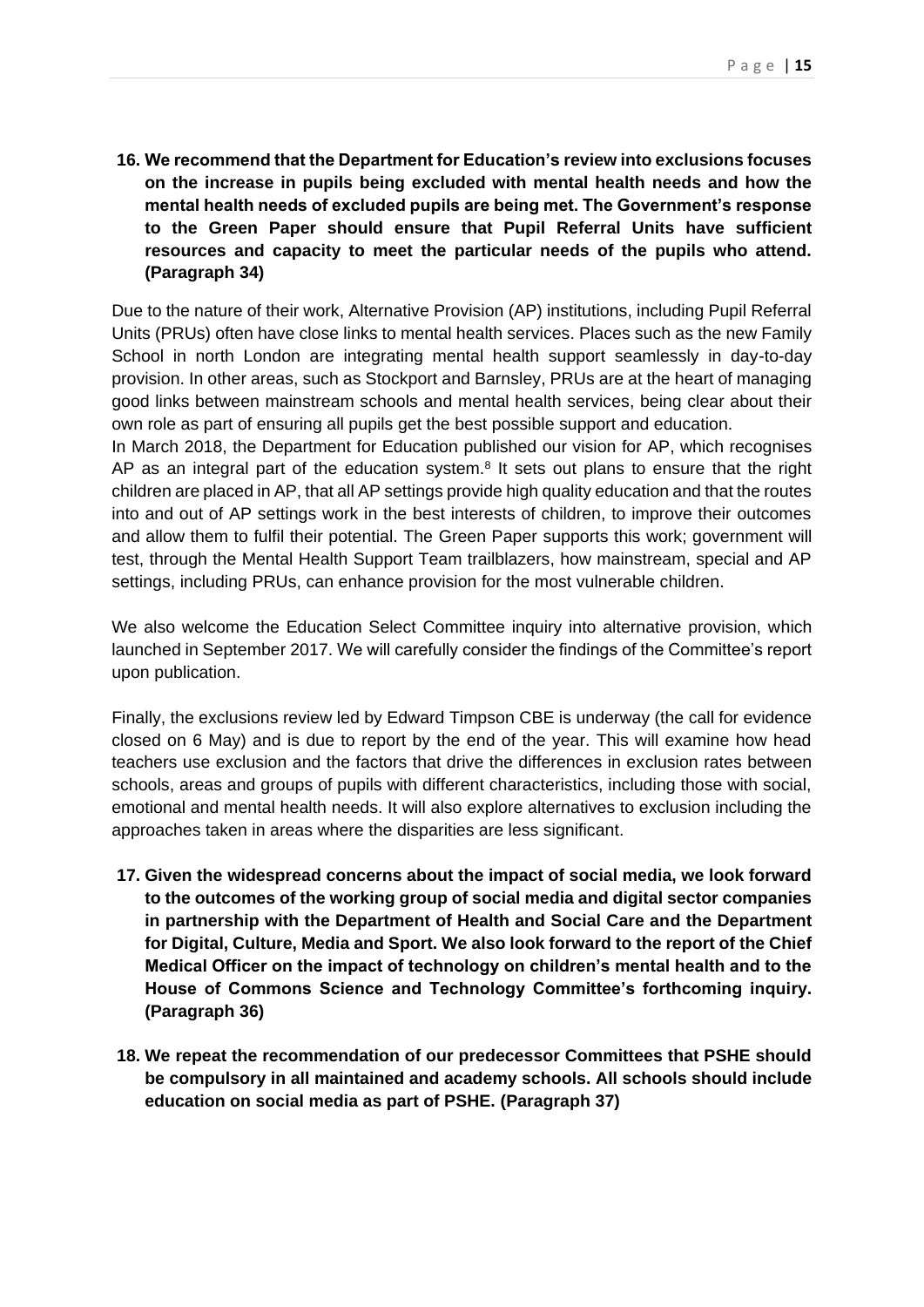#### **Response (17 and 18):**

The working group referred to above, focused on the mental health impacts of social media use, and discussed challenges around age verification, cyberbullying and children spending long periods online. We welcome the companies' engagement with this forum and recognise that some companies are taking steps towards addressing some of these important issues. However, we were disappointed with their overall ambition and are clear that there is further action they could take in this area.

We are now taking forward action on social media and potential harms to children and young people's mental health through our response to the Internet Safety Strategy Green Paper. We have now published a draft statutory code of practice which provides guidance to social media providers on appropriate reporting mechanisms and moderation processes, to protect users from potential mental health harms, including suicide and self-harm content. We are also introducing transparency reporting for social media companies. Transparency reports will provide data on the amount of harmful content being reported to platforms in the UK and information on how these reports are dealt with. These reports will help us understand the extent of online harms and how effectively companies are tackling breaches in their terms and conditions. As announced in the response to the Internet Safety Strategy, the Department for Digital, Culture, Media and Sport's Online Harms White Paper will be published later in 2018 and will allow us to draw together existing work on safety as well as considering new policies aimed at improving children and young people's mental health.

The Chief Medical Officer will run a systematic evidence review of all relevant international research surrounding social media use and mental health of young people, up to the age of 25. This will inform a report which will be published in 2019, and will consider both positive and negative impacts of social media use, building on work done by the Children's Commissioner to support the government's activity in this space.

On learning about social media as part of PSHE: Teaching online safety is often included in PSHE. The Department for Education is working across government on measures to improve online safety for young people that may be taught through relationships education and relationships and sex education. Any work will be designed to complement the National Curriculum for computing which already covers e-safety from Key Stage 1 to Key Stage 4. As stated above, recently announced our intention to make health education a compulsory part of the curriculum for the first time and have launched a consultation on the draft regulations and guidance. The consultation closes in November 2018, after which we will lay regulations in Parliament and publish guidance, allowing schools to begin teaching the new subjects from September 2019. They will be required to do so from September 2020. To support this we are looking at how we can best support schools to have access to the best, most innovative teaching materials developed by experts.

## **19. We recommend more co-commissioning between adult and child mental health services for the whole family, especially in perinatal mental health support. (Paragraph 41)**

We accept this recommendation and are already prioritising co-commissioning and alignment across health and care through NHS England's 'Five Year Forward View for Mental Health'. All areas now have Local Transformation Plans in place which should cover the whole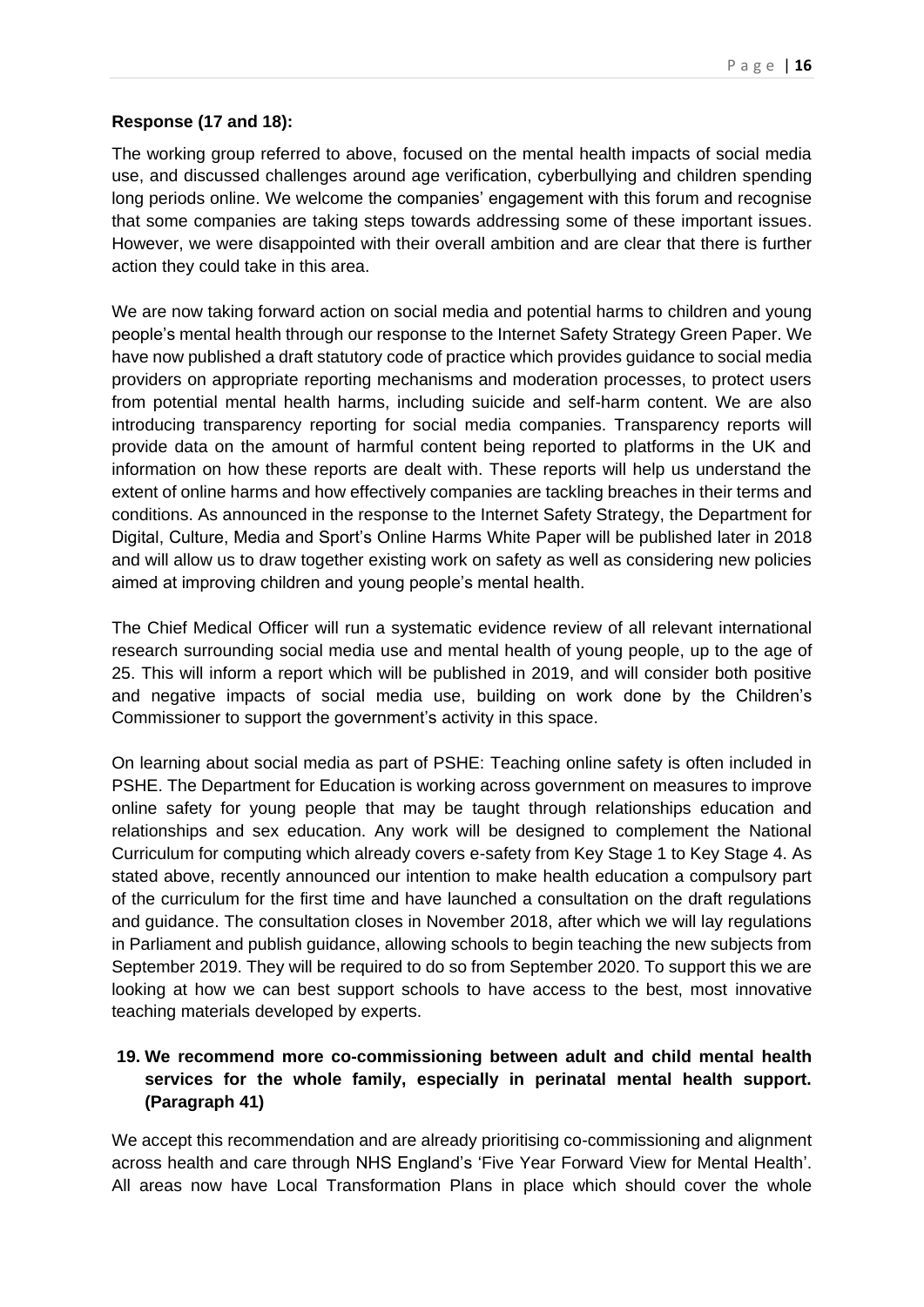spectrum of services for children and young people's mental health and wellbeing, including early years. These plans should include necessary input and partnership from all relevant sectors and be refreshed annually. Some examples of NHS England's work in this area are:

- Investment in Mental Health Improvement Teams, based in mental health Clinical Networks. These teams provide expert clinical input to commissioners and providers on children and young people's mental health.
- A Commissioner Development Programme. This reaches over 100 commissioners with an interest in children and young people's mental health from a range of backgrounds including the NHS and from children's services and public health. The programme helped them to improve in areas such as working in partnership in schools and with parents and carers, and understanding children's needs (especially those in higher risk groups such as looked after children).
- Collaborative Commissioning Networks to address the need to improve coordination between commissioning partners across the health and justice systems.

Improving perinatal mental health is a further significant aspect of improving mental health for children and young people, and government has increased investment to support the mental health of new mothers, as detailed earlier in this document.<sup>9</sup> Health visitors also support parents to identify the most appropriate level of support for their individual needs by working with partners to deliver a comprehensive programme of support, including around mental health where needed.

- **20. Young people are falling through the gaps and not receiving the services they need as they enter adulthood. It is disappointing that there are no substantive plans to deal with the transition from CAMHS to adult mental health services in the Green Paper. (Paragraph 49)**
- **21. We recommend that the Government commit to a full assessment of the current transition arrangements between child and adult mental health services. (Paragraph 50)**

#### **Response (20 and 21):**

We know that young adults are disproportionately affected by mental health problems at the pivotal time of transition into adult life.<sup>10</sup> We also know that the point of transition between children's and adult's mental health services is a crucial stage, but is not always easy. We have already stated in the Green Paper that we will review the impact of the 'Commissioning for Quality and Innovation' scheme (CQUIN) to assess whether further action is needed. The CQUIN scheme gives financial incentives to local providers for improved transition planning and runs from 2017-19.

Further, local areas hold responsibility for effective transition planning. The Care Quality Commission's second report, published in March 2018 as part of their thematic review into children and young people's mental health services, identified some areas of good transition planning, as well as identifying poor transition planning as a barrier to high-quality care.<sup>11</sup> We agree with their recommendation that: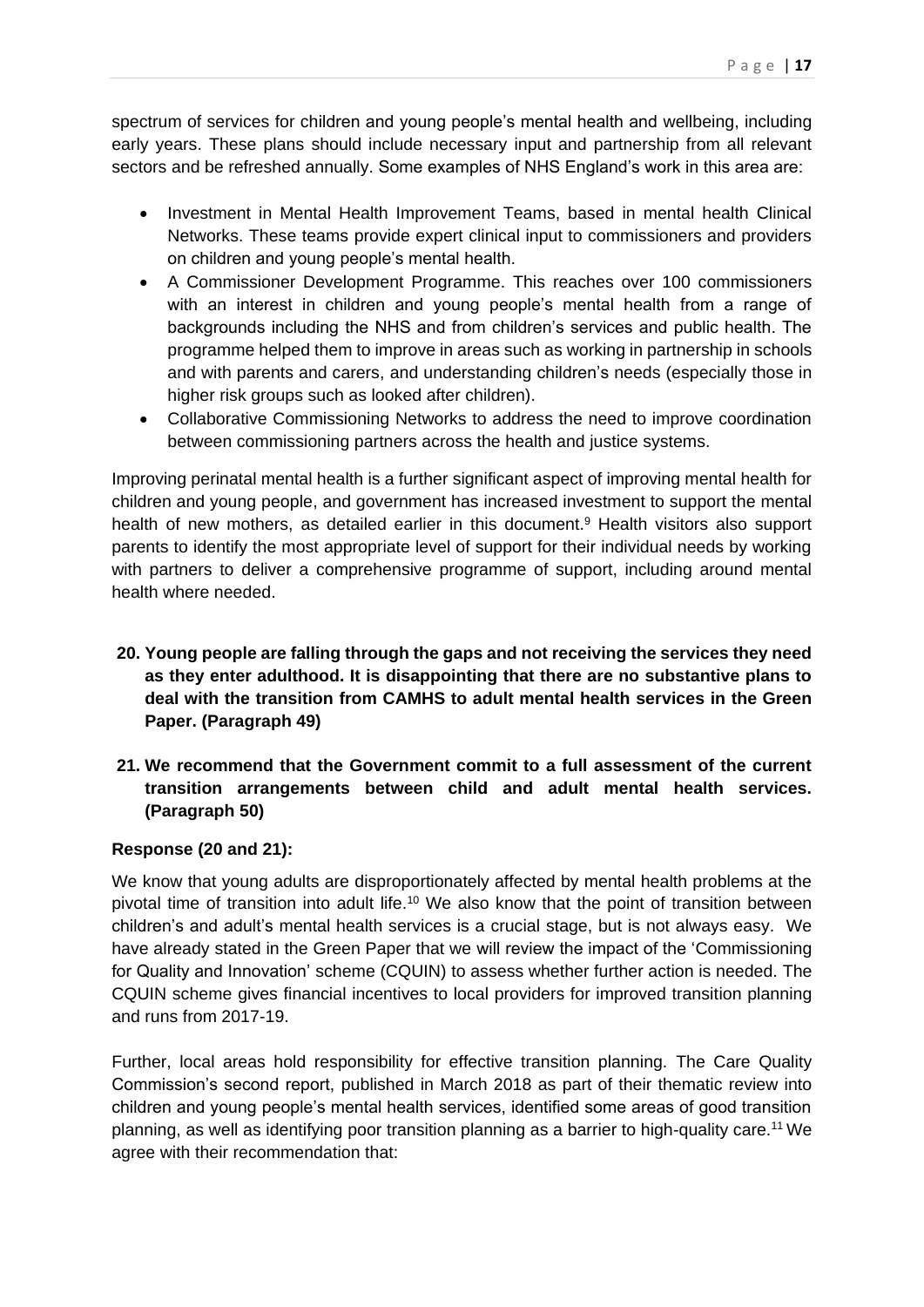*"Local offers must also address the ongoing problem of poorly planned, disjointed transitions by setting out how commissioners and providers of children's services and adults' services will jointly deliver evidence-based and person-centred transitions. This would make sure that local systems take a joined-up, holistic approach to planning and delivering mental health support for all children and young people who need it."*

In the Green Paper, we also set out our intention to create a new partnership focused on the mental health of 16-25 year olds. This will put us in a stronger position to raise the profile of young adult mental health and accelerate progress in this area. Following an initial meeting with a cross section of stakeholders in May, the Cabinet Office has been working with the Department of Health and Social Care, the Department for Education and a range of other organisations to consider next steps in this area.

#### **22. We recommend that the Government target funding for mental health support into areas of social disadvantage and inequality. (Paragraph 55)**

The existing NHS allocations formula already takes account of relative need when allocating resources. Clinical Commissioning Group (CCG) funding is targeted to support equal opportunity of access for equal need, including targeting more funding, all else being equal, into areas of social disadvantage and inequality. The allocation of funding to CCGs is informed by the estimation of the relative health needs of local areas, based on a formula.

The formula is based on independent academic research and includes the factors statistically associated with higher or lower need per head for NHS services. This formula produces a target allocation, or 'fair share' for each area, based on a complex assessment of factors such as demography, morbidity and the unavoidable cost of providing services in different areas.

Allocations will therefore differ depending on the exact combinations of these factors in each area, as well as how quickly an area can be moved towards its target allocation each year.

In terms of implementing the Green Paper proposals, and as set out in our consultation response, for selecting the first wave of trailblazers, we will take a regional approach which will be funded through CCGs. CCGs will need to demonstrate an understanding of local need, including social disadvantage and inequality, and will need to provide evidence that they will tailor and target support provided by Mental Health Support Teams accordingly. Within CCGs, trailblazers will focus on children and young people with the greatest need, so where disadvantage and inequality lead to greater need, such targeting will take place.

- **23. Mental health support for children and young people who move between carers and in and out of care is often patchy and disjointed, and sometimes non-existent. The proposals in the Green Paper will not meet the needs of looked after children, in fact, they may well exacerbate them. (Paragraph 59)**
- **24. We echo our predecessor Committee's recommendation to ensure that lookedafter children and young people have priority access to mental health assessments by specialist practitioners but that subsequent treatment should be based on clinical need. We also recommend that the Government's response to the Green Paper include a distinct and separate set of proposals for looked after children accessing mental health services. (Paragraph 60)**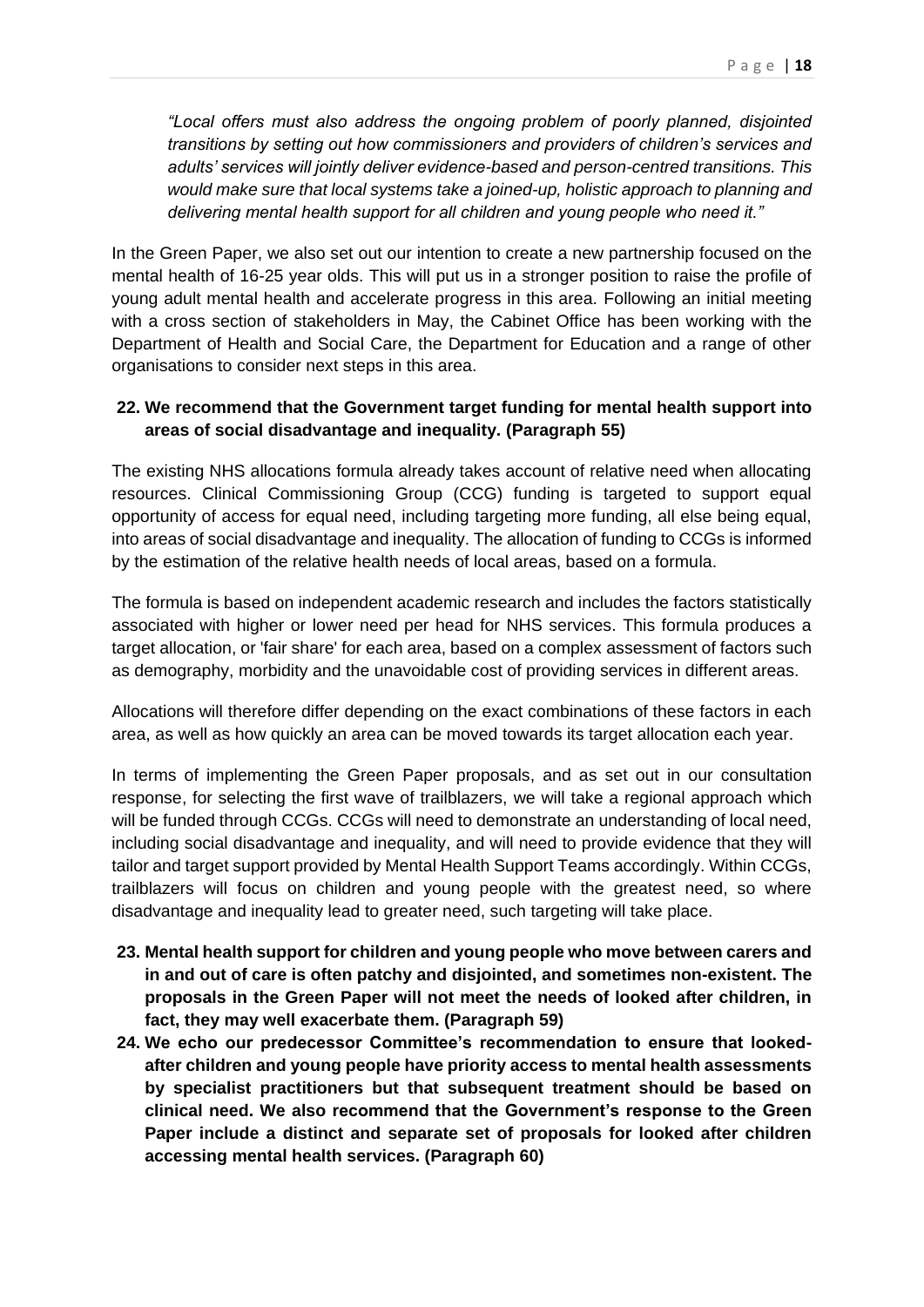#### **Response (23 and 24):**

Access to NHS children and young people's mental health services is based on clinical need – this is an important principle and we do not prioritise access to NHS services on the basis of whether a person has a particular characteristic. However, we know that looked after children and young people are at a heightened vulnerability to developing a mental health problem, have problems accessing services in their current format, or may face poorer outcomes as a result of social factors or comorbidities.<sup>12</sup> To help tackle these issues, NHS England is testing personal budgets for looked after children in order to give children and people a voice in how their needs are met.

In addition, to ensure effective mental health assessments that looked after children receive upon entering care, the Department for Education will begin piloting improved approaches to such assessments later this year. We are committed to drawing from the pilot's independent evaluation in order to embed best practice nationally.

We do not accept the Committees' assertion that the Green Paper proposals will exacerbate issues faced by looked after children. As stated above, the Mental Health Support Teams represent a real opportunity to bring care together linked to provision in education and other services and we aim to test this specifically through the trailblazers as previously outlined. We will also respond to the Social Care Institute for Excellence's report into looked after children in due course, ensuring join up with the assessment pilots and implementation of the Green Paper proposals.

- **25. The Government often referred to schools and colleges interchangeably, and did not adequately recognise the substantial differences between schools and colleges. We recommend the Government utilise the potential of a further education sectoral approach in implementation alongside other approaches. (Paragraph 66)**
- **26. The Government should take action to ensure that apprentices also have access to mental health provision under the Green Paper's proposals. (Paragraph 68)**

#### **Response (25 and 26):**

Our proposals recognised that Designated Senior Leads will need to play very different roles in different settings and that Mental Health Support Teams would play a different role if linked to colleges rather than, for instance, a group of primary schools. That is why we have avoided implementing a one-size-fits all approach. However, we expect that trailblazers linked to colleges will develop sector-specific approaches – either as a stand-alone post-16 approach or with colleges acting as a focus for support across a wider group, including schools.

We want Mental Health Support Teams to improve support for young people and will support trailblazers that test how to deliver support to apprentices and other young people in workbased learning. A Further Education college might be well-placed to provide a focus for teams that make these wider links in a way that does not place undue burdens on employers.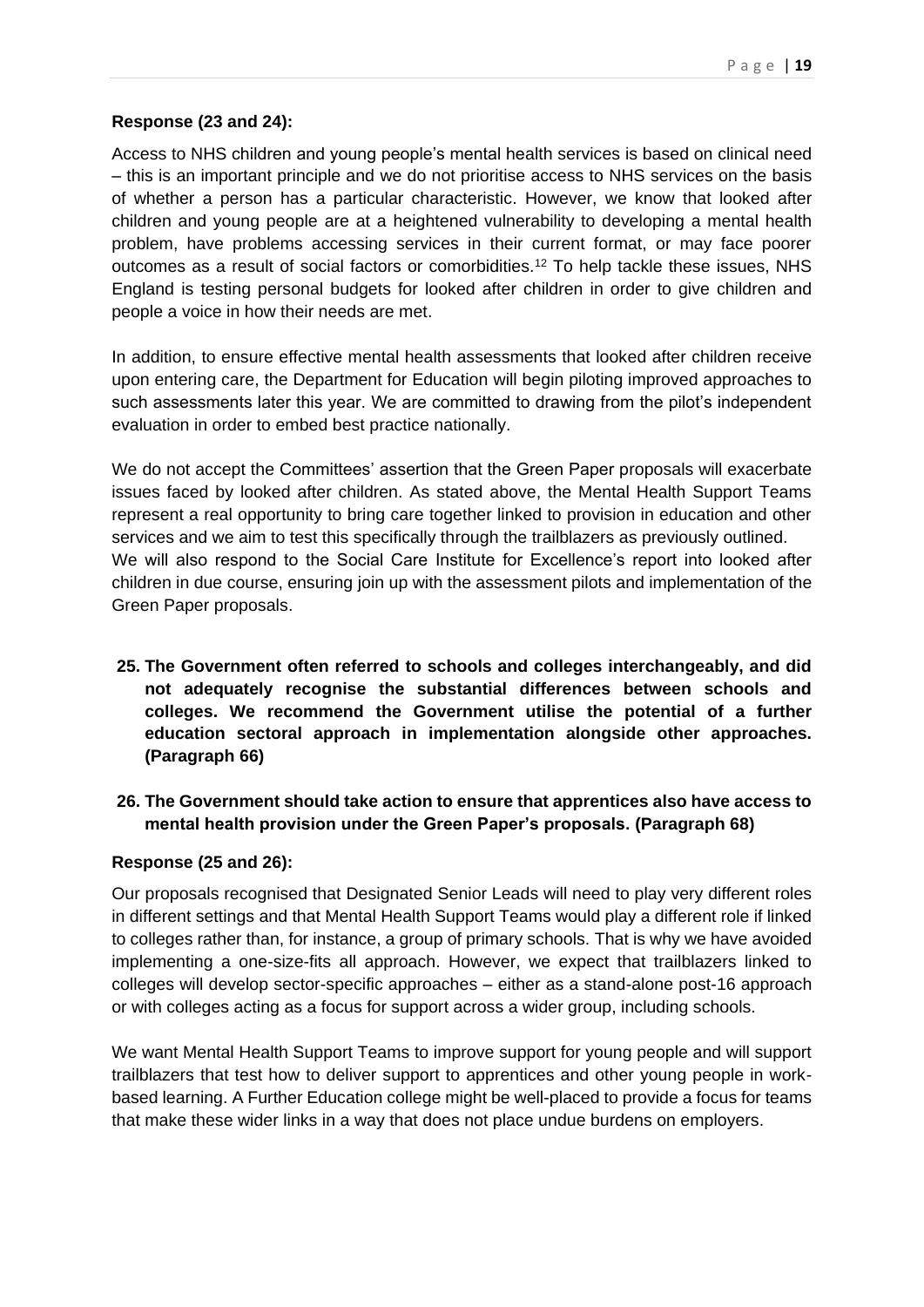- **27. Effective data collection on the in-school provision and workforce for mental health support is crucial for future policy development and monitoring purposes. (Paragraph 72)**
- **28. We recommend that the current level of pastoral care and mental health support provided by schools and colleges be documented and kept under review, including the number of counsellors, educational psychologists, peer mentors, and other pastoral care workers. (Paragraph 73)**

#### **Response (27 and 28):**

We are wary of introducing new national data collections that impose additional burdens on schools. However, it is important that we make sure, through the trailblazer evaluation, that Mental Health Support Teams do not simply displace or replicate other existing mental health and pastoral provision. We will therefore seek to establish local baselines in order to monitor the effect of teams on other services, in a way that doesn't provide additional burden for schools.

The Active Lives (Children and Young People) survey, which has been rolled out to schools this year, includes questions which relate to mental wellbeing, for example asking young people (aged 5-15) about happiness and life satisfaction as well as resilience and levels of social trust.

**29. We recommend that the Government set out and publish plans to ensure that the existing workforce is not overburdened by the demands of the Green Paper, and that the risks are understood. It should set out how it plans to make the Designated Senior Lead for Mental Health an attractive role and what it will do in the event of low take-up. In its plans, the Government should set out an assessment of the feasibility of providing an additional responsibility payment for teachers who take on the Designated Senior Lead role. The Government should develop contingency plans to ensure the role could be delivered by qualified professionals. The Government should consider in its plans whether the role being delivered by qualified professionals rather than teachers should be its first course of action rather than the contingency plan. (Paragraph 81)** 

We agree that neither the existing health nor education workforce should be overburdened by the Green Paper proposals. We are clear that our proposals do not create a new job for schools, as previously stated to the Committees. They reflect the sorts of things schools are already doing to support the mental health and wellbeing of their pupils. The Green Paper proposals provide additional substantial support to help the sector to build on existing practice and, as already outlined in response to the Committees' first recommendations, we do not intend for the Green Paper proposals to place new burdens on schools.

In terms of impact on mental health NHS staff and psychiatrists in specialist services, we are absolutely clear that we do not intend for creation of the Mental Health Support Teams to take away from existing staff numbers. We expect these new teams to be included within the health and care workforce strategy which will be drawn up in the context of the NHS's new ten-year plan. The Mental Health Support Teams will comprise newly recruited, additional staff, which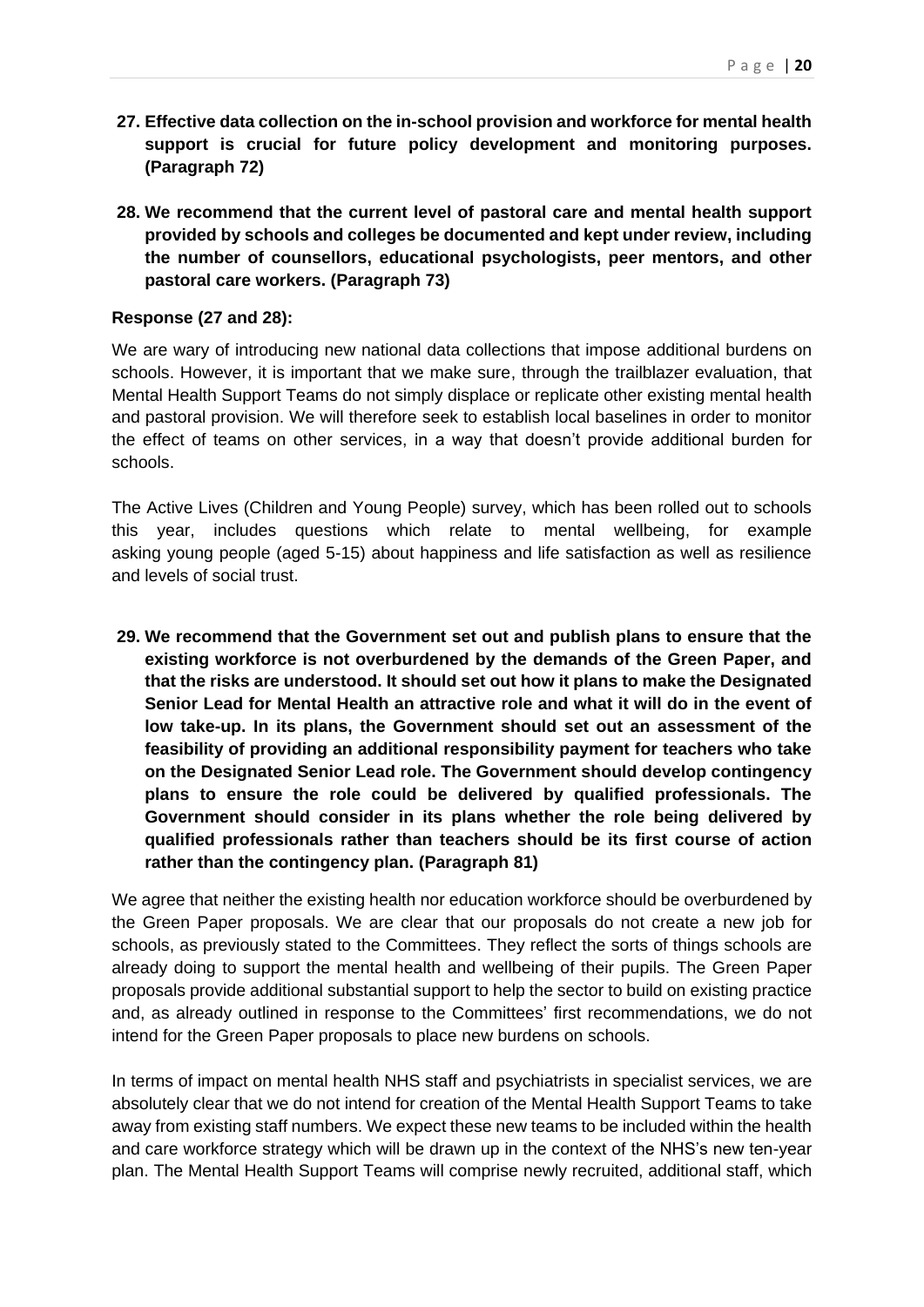our estimates suggest could be up to 8,000 full time equivalent members of staff at full rollout. To improve the broader mental health workforce, Health Education England (HEE) recently published a workforce plan announcing delivery of 21,000 new posts across mental health. Professionals working in children and young people's mental health services are among the groups expected to grow most in the planned expansion, totalling 4,400 out of the new 21,000 posts. This includes 1,700 additional children and young people's therapists and supervisors that will be employed by 2020/21, to meet demand. The new staff that will be recruited to create the Mental Health Support Teams will be additional to the 4,400 posts created through HEE's workforce strategy.

The Green Paper builds upon and complements this by recognising that early support for children's and young people's mental health and wellbeing ultimately aims to reduce the incidence of serious mental illness. Our intention is that in turn, the proposals in the Green Paper, and the resources we have allocated to deliver them, will help to reduce the call upon NHS mental health services in the medium to longer term.

**30. The most recent workforce plan published by NHS England in July 2017 aimed for an expansion in CAMHS Psychiatrist roles but none in CAMHS community services. We recommend that Health Education England set out how they will address the questions raised about the impact of the Green Paper's proposals on the entire CAMHS workforce in its upcoming workforce strategy, due for publication in July 2018. (Paragraph 82)** 

HEE published 'Facing the Facts, Shaping the Future - a draft health and care workforce strategy for England to 2027' in December 2017 for consultation.<sup>13</sup> A final and comprehensive strategy reflecting what was learnt from the consultation and the needs of the system will be published by the end of the year. The provision of all services for children and young people needs to be a fundamental part of mental healthcare delivery. HEE, which is playing a crucial role in developing the Mental Health Support Team workforce, intend that it will support and complement existing services, not replace or substitute for them.

As the Committees recognise, ahead of the Green Paper, HEE launched 'Stepping forward to 2020/21: the mental health workforce plan for England' (as referred to in 'Facing the Facts, Shaping the Future').<sup>14</sup> This sets out the HEE workforce response to 'Future in Mind' and NHS England's subsequent 'Five Year Forward View for Mental Health'. Staff within the Mental Health Support Teams will be completely additional to staff committed to through HEE's workforce plan. As referred to above, we also expect the new Mental Health Support Teams to be included within the health and care workforce strategy which will be drawn up in the context of the NHS's new ten-year plan.

**31. We are concerned that the Departments are anticipating significant weight to be borne by the Mental Health Support Teams, despite the fact that there is very little detail about how the teams will work in practice, and the range of skills and professional expertise that will be represented. (Paragraph 85)** 

We give further details about the teams in our response to the consultation on the Green Paper, published alongside this document. As the Committees note in their report, it is important that the way in which teams work fits into local areas, which may all have very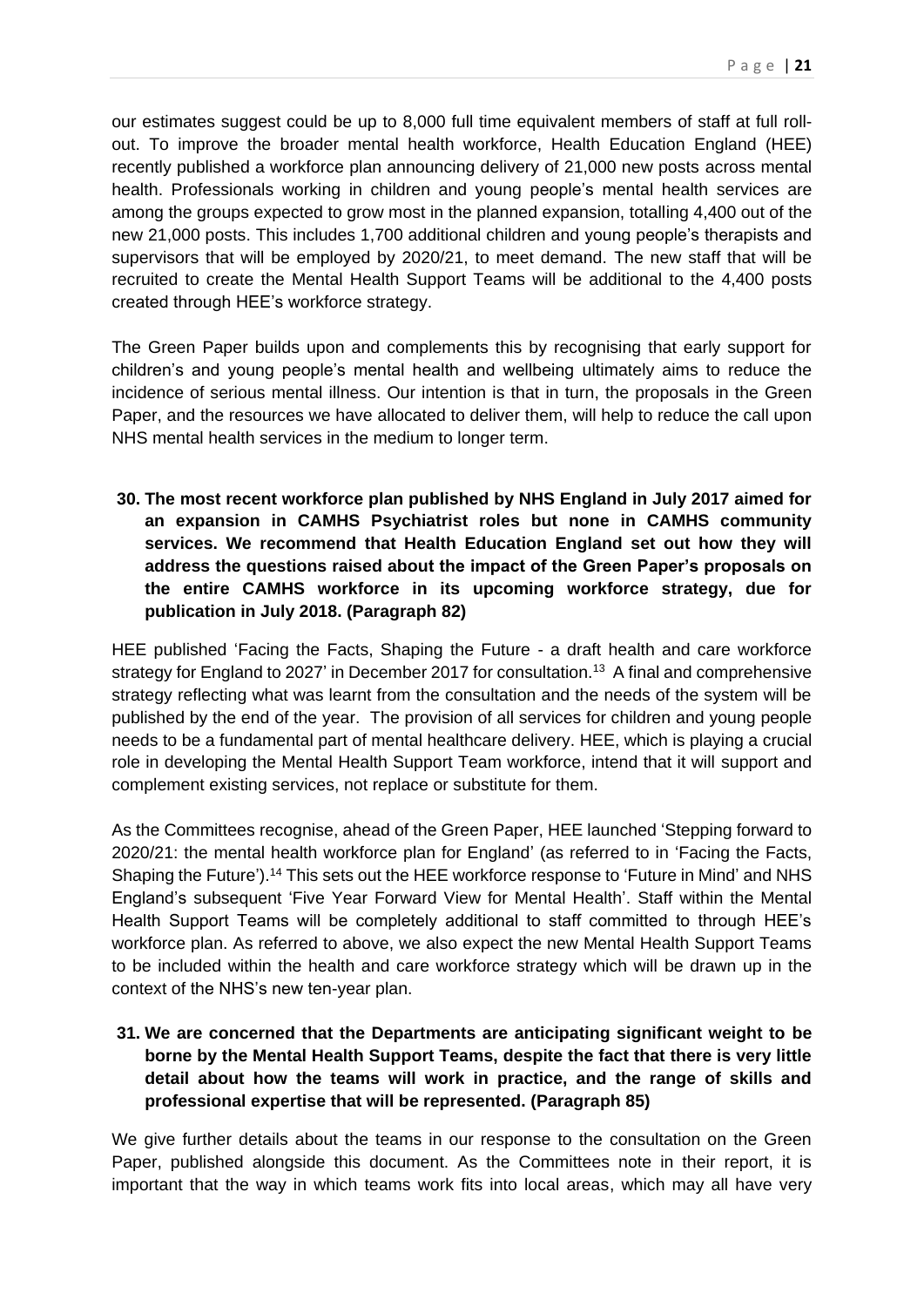different mixes of services and ways of working. How the teams work will not be set in stone for other services to fit in with, but will develop as the trailblazers test what works.

We are developing a core offer of what the Mental Health Support Teams will be expected to deliver, supported by a curriculum for training staff within the team, based on evidence-based practice. We are also engaging other services to ensure that training builds joint working skills. We will use the trailblazers to test how teams work in practice, the mix of staffing and supervision they need and any implications for training.

**32. The extent of the disquiet raised in evidence about the 8,000 people that the Green Paper sets out will be working in the Mental Health Support Teams suggests that engagement with stakeholders was lacking prior to the publication of the Green Paper. We recommend that the Departments carefully examine the feedback received in their consultation and the evidence we have received in our inquiry as they make progress on this proposal. (Paragraph 86)**

#### Stakeholder engagement

We agree with the recommendation that engagement with stakeholders is important and we have consulted extensively, both during the development of the Green Paper and in the postpublication consultation. During these phases, we formally and directly engaged with over 90 professional and third sector bodies to understand their views, through individual meetings and two national roundtables. We also worked with the charity Youth Access to hold a workshop with children and young people, seeking their views. In addition, we engaged with stakeholders by speaking at and attending numerous other events, meetings, conferences and visits.

Following publication of the Green Paper, we ran a public consultation from 4 December to 2 March (13 weeks), comprising:

- An online consultation, open to anyone of any age.<sup>15</sup>
- A number of face-to-face consultation events with children and young people (aged 11-25), parents and professionals from a wide range of sectors, with over 130 children and young people. These took place in locations across the country.<sup>16</sup>
- Two national stakeholder roundtables.
- A roundtable for Peers and Members of Parliament.

We received 2,567 responses to the online consultation and over 150 emails and letters. Over 280 people attended our engagement events, including 160 organisations. Fuller details are in our response to the consultation, published alongside this document.

We plan to continue to involve stakeholders as we implement the proposals to ensure that we fully understand the impact our proposals are having on services, professionals, families and young people.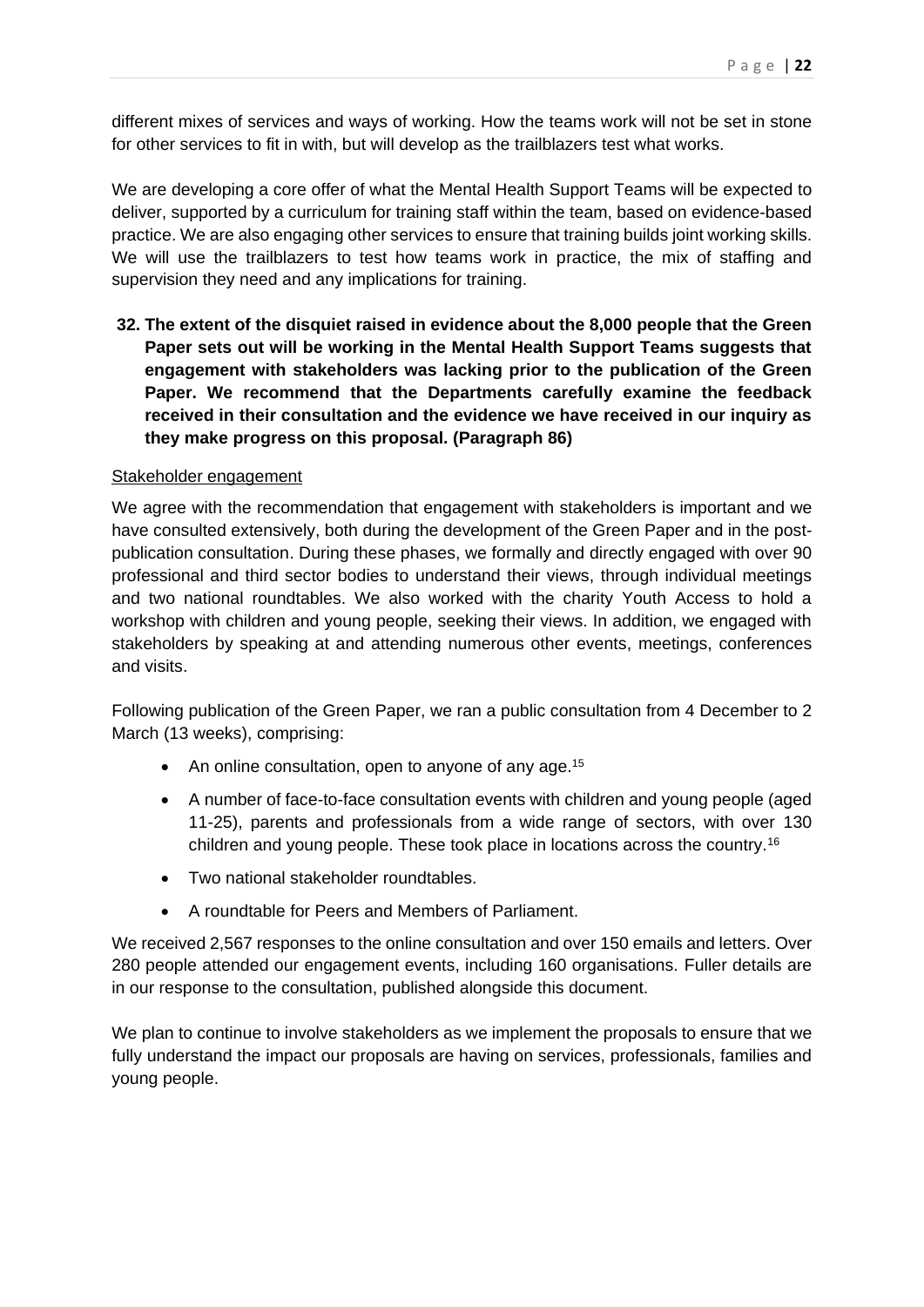#### Mental Health Support Team workforce

In terms of the staff for the new Mental Health Support teams, we have been clear that these will be new, additional staff, and that they will not be taken from existing services. However training a new workforce, on top of the additional 1,700 for children's services as set out in HEE's workforce strategy, and setting up such a major new service will take time. Our intention was to use the consultation process to gather thoughts and ideas on how the teams should be implemented. This is why the online consultation included questions on the numbers and make up of teams, how many schools and colleges each team should cover, which existing professionals they should work with and how the teams should receive funding.

- **33. We are pleased that the Government will soon publish new prevalence data, and has committed to regular updates. However, it is not sufficient to repeat the survey every seven years. (Paragraph 89)**
- **34. The Government must set out how it will ensure that prevalence data is sufficiently robust in between the full seven year prevalence surveys. We recommend that the Government undertake regular follow-up studies of the impact of the Green Paper proposals on the nature and prevalence of demand for children and young people's mental health services between the upcoming prevalence survey and the following survey in seven years' time. (Paragraph 90)**
- **35. The assumptions underpinning the Green Paper have been based on out of date prevalence data, and there is a widespread expectation that the level of demand will prove to have been underestimated. (Paragraph 91)**
- **36. We recommend that following the release of new ONS prevalence data the Government fully recalibrate the Green Paper proposals which are contingent on the updated understanding of demand. This assessment should include matters of funding which have been costed using existing prevalence assumptions. (Paragraph 92)**

#### **Response (33, 34, 35 and 36):**

The most up to date prevalence survey report is expected to be published in autumn 2018. In order to achieve more regularly updated information, we are considering a 'keep-in-touch' exercise and subsequent follow-up survey at three or five years after the original data were collected. Results of the prevalence survey will help to inform the longer term implementation of the Green Paper proposals, both at a local level and in informing any changes to staff training and the need for a different range of evidence-based interventions.

We have been very open about the limitations of the data to plan the roll-out of such a large scale programme. This is why we have stressed the need to test and pilot the implementation, and learn as we go. The updated prevalence data will be an important addition to the evidence base, and will help inform all of the planning and activity around children and young people's mental health that has been mentioned above, not just for the Green Paper roll-out.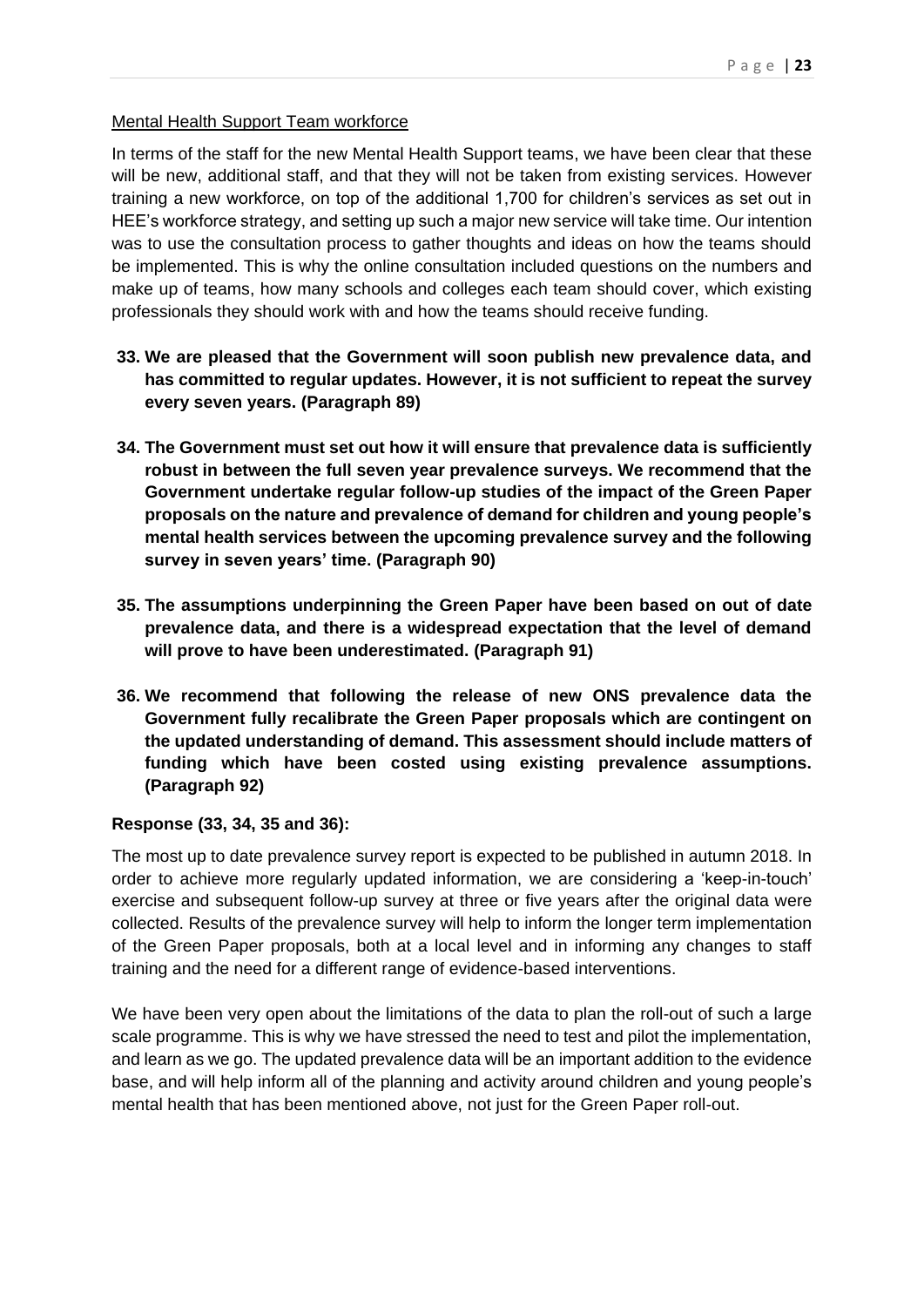**37. We recommend that the Government publish details of the source of the funding for the policies outlined in the Green Paper, including details about how other health and education services will be adversely affected. We also recommend that a training package for the Designated Senior Lead role be developed so that the Government can ensure that sufficient funding will be available for all teachers taking up that role. (Paragraph 99)** 

When we published the Green Paper, we announced that the Government would make available £300 million of funding to implement the proposals. Following the public consultation, these commitments still stand. Within this, funding for training leads (£15-20 million a year, over five years) is being found from within education budgets, and will be over and above core school funding. Funding assumptions were based on supporting a course of significant duration (similar to a SENCO qualification) with cover for backfill. We are assessing whether the courses to be supported under the Teaching and Learning Innovation Fund (TLIF) programme will provide sufficient high quality training that meets these requirements. We will develop arrangements for funding in the light of this assessment and commission further training if necessary.

## **38. We recommend that appropriate resource is made available to ensure that the implementation of the four-week waiting time target does not have any unintended adverse consequences on those accessing CAMHS services by making the threshold for accessing services even higher. (Paragraph 100)**

We accept this recommendation. Lowering waiting times should not be at the cost of reducing access or any other unintended consequences. Any waiting time standard must drive improvements in access to NHS specialist mental health support. We are fully committed to lowering waiting times, and not just for a specific service or condition, but across the entire range of issues that children and young people's mental health services support. Young people in crisis will continue to be seen more rapidly than four weeks, as is currently the case. Also, the new ten year plan for the NHS will move us towards clinically defined access standards that are as ambitious as those in physical health. Our waiting time pilots in children's mental health services will contribute towards this ambition.

The four week pilots will learn from, and build upon the existing standards for early intervention in psychosis and eating disorders. From 2018 to 2021, we will test and collect data on a four week target from referral to appropriate outcome, agreeing with local areas the proportion of children who will be seen within four weeks and their trajectory for achieving this, based on their current performance. Piloting the four week waiting times will ensure we lower waiting times in a way that avoids unintended consequences and makes the most effective use of public resources. Further detail is set out in our response to the public consultation on the Green Paper.

**39. We are pleased that the National Audit Office has launched a value for money study into mental health services for children and young people and that it will include an assessment of accountability for spending. We look forward to the publication of the study. (Paragraph 101)**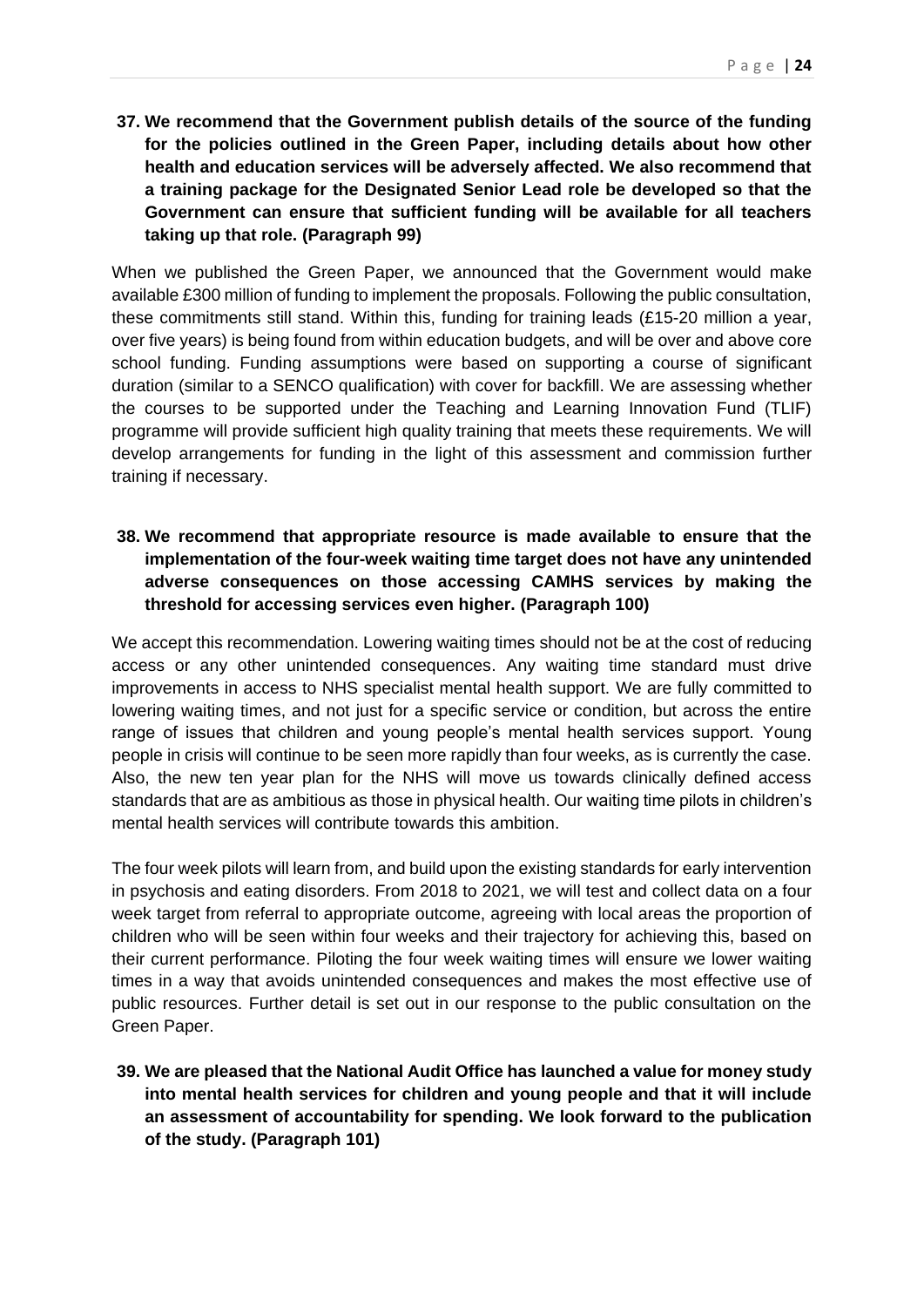We welcome this study to help improve accountability of mental health spend and have contributed to the NAO's evidence gathering process.

- **40. We welcome NHS England's announcement that every clinical commissioning group must meet the Mental Health Investment Standard in 2018/19, but we are concerned that this does not protect spending on services for children and young people. (Paragraph 102)**
- **41. We recommend that NHS England commit to a mandatory child and adolescent mental health investment standard. (Paragraph 103)**

#### **Response (40 and 41):**

The Mental Health Investment Standard covers all ages. NHS England does not have current plans to introduce a Mental Health Investment Standard specifically for children and young people's mental health.

The NHS is making an additional £1.4 billion available to improve young people's mental health care and better support families. There is no doubt that there is a long way to go until every young person gets the care that they need. However, new services including for eating disorders, crisis and psychosis, will mean increased access, closer to home, and to earlier and more effective treatment. We have made available information to regions on CCG breakdowns and will continue to monitor CCG spend alongside performance. In addition, we have for the last few years been tracking spend on the mental health programme, comparing spend to the increase in CCG baseline allocations. This will be more heavily scrutinised at organisation level in 2018/19.

# **42. We recommend that the accountability structures for the Mental Health Support Teams and the work of trailblazers be defined to ensure clarity on local responsibility, and to mitigate the risk of gaps in provision. (Paragraph 106)**

Trailblazer areas will have sufficient time to design and agree local governance structures to support implementation and ensure that responsibilities are agreed between local stakeholders and delivery partners. Trailblazer areas will need to baseline existing provision and ensure that Mental Health Support Teams build upon, and integrate with, local services, ensuring that additional provisions that are put in place to meet the needs of the local population.

### **43. The Green Paper's proposals are fundamentally reliant on effective collaboration between multiple different services and sectors. (Paragraph 111)**

**44. We recommend that the Government should commission an independent review of the data sharing and collaboration frameworks that will be necessary for the proposals to work optimally and in the best interests of children. The required data sharing frameworks must be in place as the Green Paper's proposals are rolled out to best support collaboration and implementation. (Paragraph 112)**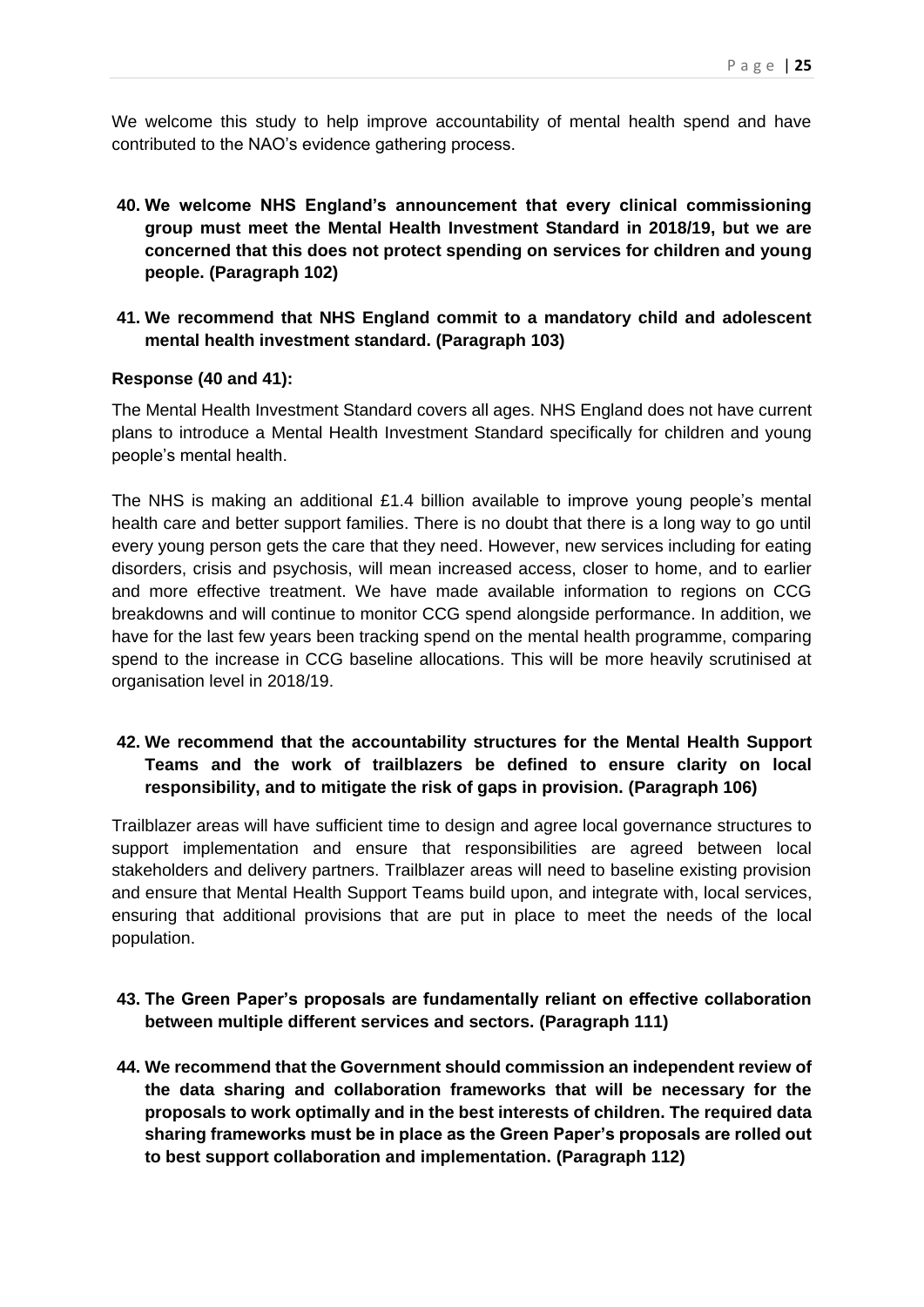#### **Response (43 and 44):**

We agree with the need for join up across the system, as referred to earlier in this document. Upon roll-out of the proposals in the trailblazer areas, we will put in place data collection systems to support their delivery and evaluation. A number of areas already work collaboratively and have developed ways of sharing information and data in support of this. This has also been one of the focuses of the children and young people's IAPT programme. We will test different ways of data collection as part of the trailblazers so that we know what works and what doesn't, in order to inform national roll-out.

- **45. The trailblazer approach, while useful in developing evidence of best practice, may inadvertently lead to a wider gap of inequality between areas of good provision and those which struggle across the country. (Paragraph 115)**
- **46. We recommend that the Government set out how it will monitor and act to mitigate the risk of a widening inequality of provision. (Paragraph 116)**
- **47. In considering the trailblazer criteria, we recommend that a wide range of different areas be represented. These areas should include trailblazers with both poor and effective current provision, rural and urban areas, different types of school and college provision, and areas with social deprivation (for example, through ensuring that a selection of social mobility opportunity areas are represented). (Paragraph 120)**

#### **Response (45, 46 and 47):**

We agree that it is important for the first wave of trailblazers to cover as wide a range of areas as possible to ensure that we can test the delivery model and learn lessons to inform future roll-out. Trailblazer areas will cover a mixture of rural and urban areas, different types of school and college provision, and areas with social deprivation.

We set out further details around selection of trailblazers in our response to the public consultation on the Green Paper, published alongside this document. This includes ensuring that we build upon areas that have made some progress already, and do not exacerbate inequalities by choosing areas to be trailblazers which are not ready to effectively deliver the new support.

## **48. We recommend that the Government reconsider how it chooses to review progress and extend the period of time to monitor progress of trailblazer areas beyond the 2020/21 Spending Review. (Paragraph 125)**

The details around national roll-out will be determined by the success of the trailblazers, and securing funding after the next spending review period. We are drawing up detailed plans for monitoring and evaluating the trailblazers, which will include both ongoing monitoring of performance, as well as longer term evaluation of impacts.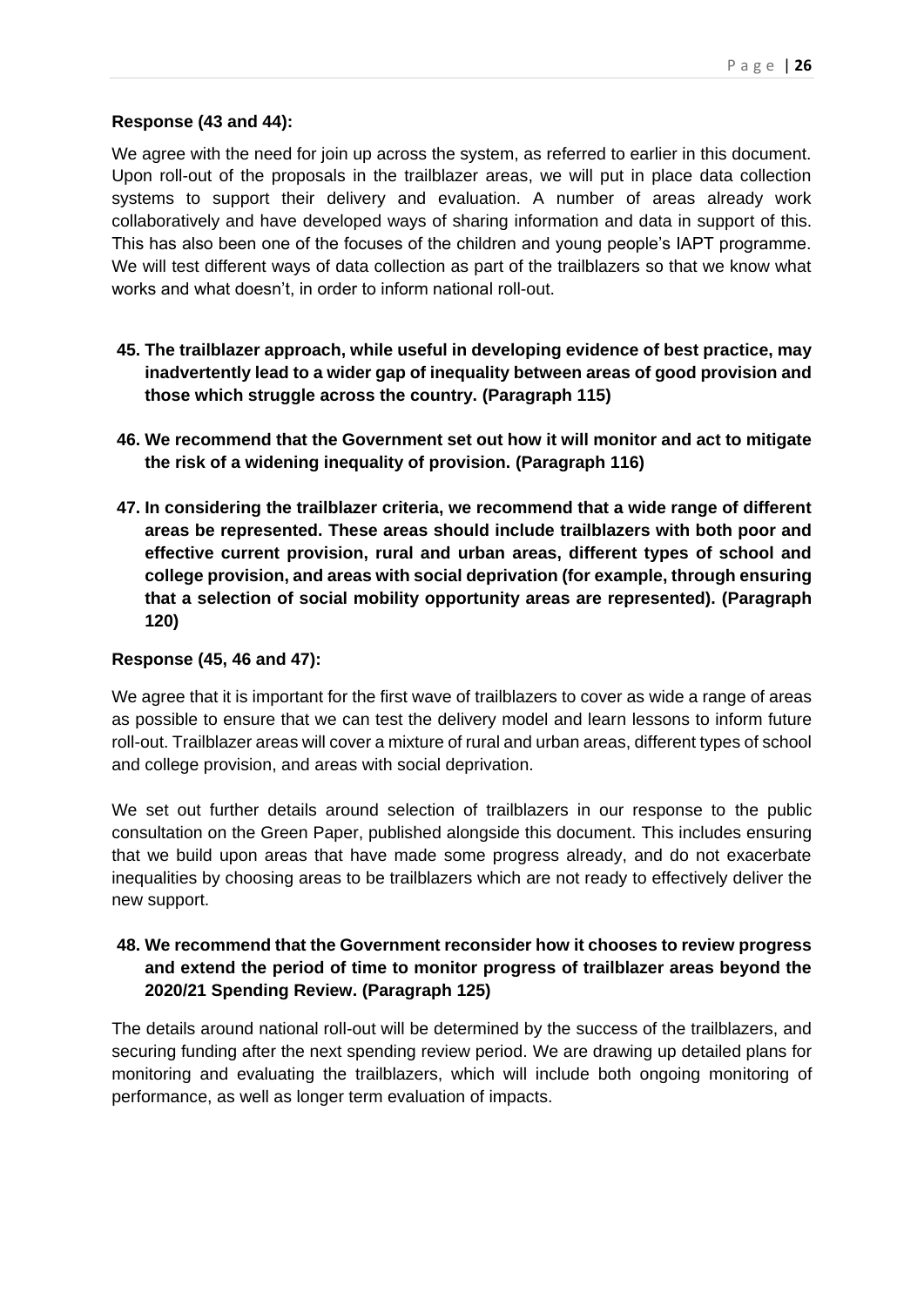# **References**

**.** 

<sup>1</sup> Department of Health and Social Care and Department for Education. Transforming Children and Young People's Mental Health Provision: a green paper. Department of Health and Social Care. 2017. [https://www.gov.uk/government/consultations/transforming-children](https://www.gov.uk/government/consultations/transforming-children-and-young-peoples-mental-health-provision-a-green-paper)[and-young-peoples-mental-health-provision-a-green-paper](https://www.gov.uk/government/consultations/transforming-children-and-young-peoples-mental-health-provision-a-green-paper) (accessed July 2018)

<sup>2</sup> Department of Health and NHS England. Future in Mind: promoting, protecting and improving our children and young people's mental health and wellbeing. Department of Health. 2015. https://www.gov.uk/government/publications/improving-mental-healthservices-for-young-people (accessed July 2017)

<sup>3</sup> For the full transformation programme, see NHS England's Five Year Forward View for Mental Health, accessible here:<https://www.england.nhs.uk/mental-health/taskforce/> 4 Care Quality Commission. Review of children's and young people's mental health services. Phase one report. Care Quality Commission. 2017.

https://www.cqc.org.uk/publications/themed-work/review-children-

young-peoples-mental-health-services-phase-one-report (accessed July 2018) <sup>5</sup> Public Health England. Prevention Concordat for Better Mental Health. Public Health England. 2017. https://www.gov.uk/government/collections/prevention-concordat-for-bettermental-health (accessed July 2018)

<sup>6</sup> Department for Education. Principles for a clear and simple school accountability system. Department for Education. 2018. [https://www.gov.uk/government/publications/principles-for](https://www.gov.uk/government/publications/principles-for-a-clear-and-simple-school-accountability-system)[a-clear-and-simple-school-accountability-system](https://www.gov.uk/government/publications/principles-for-a-clear-and-simple-school-accountability-system) (accessed July 2018)

<sup>7</sup> Department for Education. Revised GCSE and equivalent results in England, 2016 to 2017. Department for Education. 2018.

[https://assets.publishing.service.gov.uk/government/uploads/system/uploads/attachment\\_da](https://assets.publishing.service.gov.uk/government/uploads/system/uploads/attachment_data/file/676596/SFR01_2018.pdf) [ta/file/676596/SFR01\\_2018.pdf](https://assets.publishing.service.gov.uk/government/uploads/system/uploads/attachment_data/file/676596/SFR01_2018.pdf) (accessed July 2018)

<sup>8</sup> Department for Education. Creating opportunity for all: our vision for alternative provision. Department for Education. 2018.

[https://www.gov.uk/government/publications/creating-opportunity-for-all-our-vision-for](https://www.gov.uk/government/publications/creating-opportunity-for-all-our-vision-for-alternative-provision)[alternative-provision](https://www.gov.uk/government/publications/creating-opportunity-for-all-our-vision-for-alternative-provision) (accessed July 2018)

<sup>9</sup> NHS England. The Five Year Forward View for Mental Health. NHS England. 2016[.https://www.england.nhs.uk/mental-health/taskforce/](https://www.england.nhs.uk/mental-health/taskforce/) (accessed July 2018)

<sup>10</sup> Values-Based Child and Adolescent Mental Health System Commission, *What Really Matters in Children and Young People's Mental Health*, Royal College of Psychiatrists, 2016. <sup>11</sup> Care Quality Commission. Are we listening? Review of children and young people's

mental health services. Care Quality Commission. 2018.

[http://www.cqc.org.uk/sites/default/files/20180308b\\_arewelistening\\_report.pdf](http://www.cqc.org.uk/sites/default/files/20180308b_arewelistening_report.pdf) <sup>12</sup> House of Commons Education Committee: Mental health and well-being of looked-after

children. Fourth Report of Session 2015-16. <sup>13</sup> Health Education England. Facing the Facts, Shaping the Future - a draft health and care workforce strategy for England to 2027. Health Education England. 2017.

<https://www.hee.nhs.uk/our-work/workforce-strategy>(accessed July 2018)

<sup>14</sup> Health Education England. Stepping forward to 2020/21: the mental health workforce plan for England .Health Education England. 2017. [https://www.hee.nhs.uk/our-work/mental](https://www.hee.nhs.uk/our-work/mental-health)[health](https://www.hee.nhs.uk/our-work/mental-health) (accessed July 2018)

 $\frac{15}{15}$  A list of the questions that were asked during the consultation period can be found here: [https://www.gov.uk/government/consultations/transforming-children-and-young-peoples](https://www.gov.uk/government/consultations/transforming-children-and-young-peoples-mental-health-provision-a-green-paper)[mental-health-provision-a-green-paper](https://www.gov.uk/government/consultations/transforming-children-and-young-peoples-mental-health-provision-a-green-paper)

<sup>16</sup> Loughborough, Barnet, St Helens, Manchester, Norwich, Southampton and Liverpool